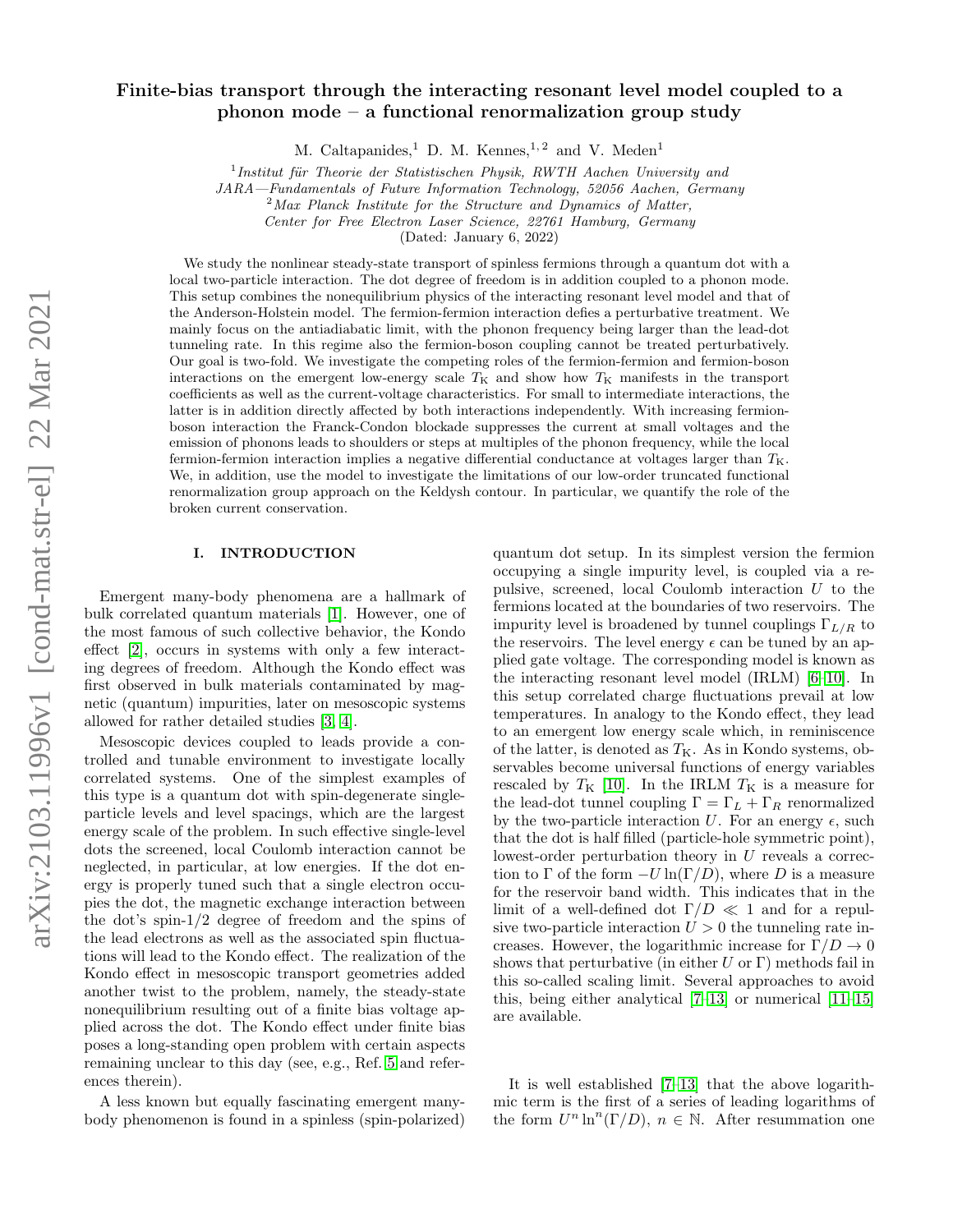obtains

$$
\frac{T_{\mathcal{K}}}{\Gamma} = \left(\frac{\Gamma}{D}\right)^{-\alpha_{\Gamma}(U)},\tag{1}
$$

with a U-dependent exponent  $\alpha_{\Gamma}$ . For small to intermediate positive values of U,  $\alpha_{\Gamma} > 0$ .

Several of the many-body methods referred to above can also be used to tackle the IRLM in the bias-voltage V or temperature gradient  $(T_L \neq T_R)$ , with the reservoir temperatures  ${\cal T}_{L/R})$  driven nonequilibrium steady state [\[11,](#page-11-9) [13,](#page-11-8) [16](#page-11-11)[–23\]](#page-11-12). The physics of the IRLM is thus well understood also in this regime, in particular, for the case of a left-right symmetric setup ( $\Gamma_L = \Gamma_R$ ,  $U_L = U_R$ ) on which we focus. Throughout this paper we assume that the bias voltage is applied symmetrically to the leads,  $V/2$  on the left and  $-V/2$  on the right with  $V > 0$ . The main effect of the interplay between the local correlations and a finite bias is a negative differential conductance for  $T_K \ll V \ll D$  [equilibrium  $T_K$ ; see Eq. [\(1\)](#page-1-0)] with the (particle) current  $I^N$  following the power law suppression

<span id="page-1-2"></span>
$$
I^{\mathcal{N}} \sim (V/T_{\mathcal{K}})^{-\alpha_{I}(U)} \tag{2}
$$

for increasing  $V$  [\[13,](#page-11-8) [16,](#page-11-11) [17,](#page-11-13) [20\]](#page-11-14). To leading order in  $U$ one finds  $\alpha_{\Gamma} = \alpha_{I}$ . More involved behavior is found if the left-right symmetry is broken [\[18,](#page-11-15) [20\]](#page-11-14).

Another spinless locally correlated model of interest is one in which the occupation of the dot level can lead to the emission or absorption of single-mode phonons with amplitude  $\lambda$ . If the dot is realized by a molecule instead of, e.g., a seminconductor heterostructure, this phonon mode represents the dominant vibrational degree of freedom [\[24–](#page-11-16)[26\]](#page-12-0). The model is known as the spinless Anderson-Holstein model (SAHM). Also this model is well studied in equilibrium as well as in steady-state nonequilibrium [\[27–](#page-12-1)[33\]](#page-12-2).

With the phonon frequency  $\omega_0$  an additional energy scale enters the problem. For phonons which are slow compared to the fermion tunneling  $\omega_0 \ll \Gamma$  (adiabatic regime), the physics is barely affected by the phonons and the fermion-boson interaction can be treated in loworder perturbation theory [\[24\]](#page-11-16). However, for phonons sufficiently fast to react to the fermion tunneling  $\Gamma \ll \omega_0$ (antiadiabatic regime), interesting many-body effects can be found [\[27](#page-12-1)[–33\]](#page-12-2). Therefore, we focus on this regime.

Integrating out the phonons [\[34\]](#page-12-3) leads to a model with a retarded but purely local and attractive fermionfermion interaction of strength ∼ λ <sup>2</sup> of the dot degree of freedom; see, e.g., Ref. [35.](#page-12-4) This has to be contrasted to the repulsive, instantaneous nearest-neighbor interaction of the IRLM.

The fermion-phonon interaction leads to a renormalization of the tunnel-coupling similar to that found in the IRLM, however, in the opposite direction [\[29,](#page-12-5) [31\]](#page-12-6). While in the  $U$   $>$   $0$  IRLM  $T_{\rm K}$   $>$   $\Gamma$  for the SAHM one finds  $T<sub>K</sub> < \Gamma$ . In the antiadiabatic limit the latter renormalization of the low-energy scale is again logarithmic

<span id="page-1-0"></span>in the bare tunnel coupling  $\Gamma$  with a prefactor  $\lambda^2$ . Using an RG method by which the leading logarithms are resummed one obtains [\[31\]](#page-12-6)

<span id="page-1-1"></span>
$$
\frac{T_{\rm K}}{\Gamma} = e^{-\left(\frac{\lambda}{\omega_0}\right)^2} \left(\frac{\Gamma}{\omega_0}\right)^{-\frac{4\Gamma}{\pi\omega_0}\left(\frac{\lambda}{\omega_0}\right)^2},\tag{3}
$$

which (only) holds for  $\Gamma/\omega_0 \ll 1$  and  $\lambda/\omega_0 \lessapprox 1$  only. This, however, is the regime of boson frequencies and fermion-boson couplings of interest to us. For  $\Gamma/\omega_0 \ll 1$ (antiadiabatic limit) but all  $\lambda$  an alternative expression for  $T_K$  can be derived by mapping the SAHM to the IRLM and employing the result for  $T_K$  for the latter. For small  $\lambda$ , it agrees with Eq. [\(3\)](#page-1-1) [\[29\]](#page-12-5). This mapping should not be confused with the integrating out of the phonons mentioned above, which can be employed for all Γ/ $ω$ <sub>0</sub> but does not lead to an effective IRLM. The first factor of Eq. [\(3\)](#page-1-1) is the exponential polaronic reduction of the tunneling rate [\[36\]](#page-12-7). The second one is of IRLM-type.

Also the  $I^N(V)$  characteristics of the SAHM model is well studied and understood in detail. Away from half filling of the dot, the phonons lead to a Franck-Condon blockade [\[25,](#page-11-17) [26\]](#page-12-0). For increasing  $\lambda$  the current at small voltages decreases [\[27,](#page-12-1) [28,](#page-12-8) [33\]](#page-12-2). In addition, in the antiadiabatic regime the phonons induce shoulders in  $I^N$  located at voltages  $V \approx 2\epsilon + 2n\omega_0$ ,  $n \in \mathbb{N}$ . These result from phonon satellites in the single-particle spectral function which enter the transport energy window when increas-ing the voltage [\[33,](#page-12-2) [35\]](#page-12-4). For small to intermediate  $\lambda$  of interest to us, only the first one or two of these shoulders are visible. For large voltages the current approaches a  $\Gamma/\omega_0$ -dependent constant value which is, however, independent of  $\lambda$ . The power-law suppression of the current (negative differential conductance), as discussed for the IRLM, is not found.

The goal of the present work is two-fold. Using an approximate, truncated functional renormalization group (RG) approach on the Keldysh contour, which proved its power for both the IRLM and the SAHM separately, we investigate the interplay of the local Coulomb interaction and the local fermion-boson coupling. The corresponding model we refer to as the combined model (CM). We show how a low-energy scale  $T<sub>K</sub>$  obtained by combining Eqs. [\(1\)](#page-1-0) and [\(3\)](#page-1-1) manifests in the observables. The current and the transport coefficients are computed and show very rich behavior.

We furthermore use the present model to investigate the limitations of truncated functional RG. We consider the scheme in which one derives an infinite hierarchy of coupled differential flow equations for the one-particle irreducible vertex functions [\[37,](#page-12-9) [38\]](#page-12-10). In the standard truncation procedure to order  $m<sub>c</sub>$ , one sets the vertex functions of order  $m > m_c$  to their initial values, the bare m-particle interactions (being zero for  $m > 2$  if bare two-particle interactions are considered). This way one obtains an approximation for the vertices which contain all diagrams up to order  $m_c$ . However, by the RG procedure, certain classes of higher order diagrams are captured as well. It was, for example, shown that using this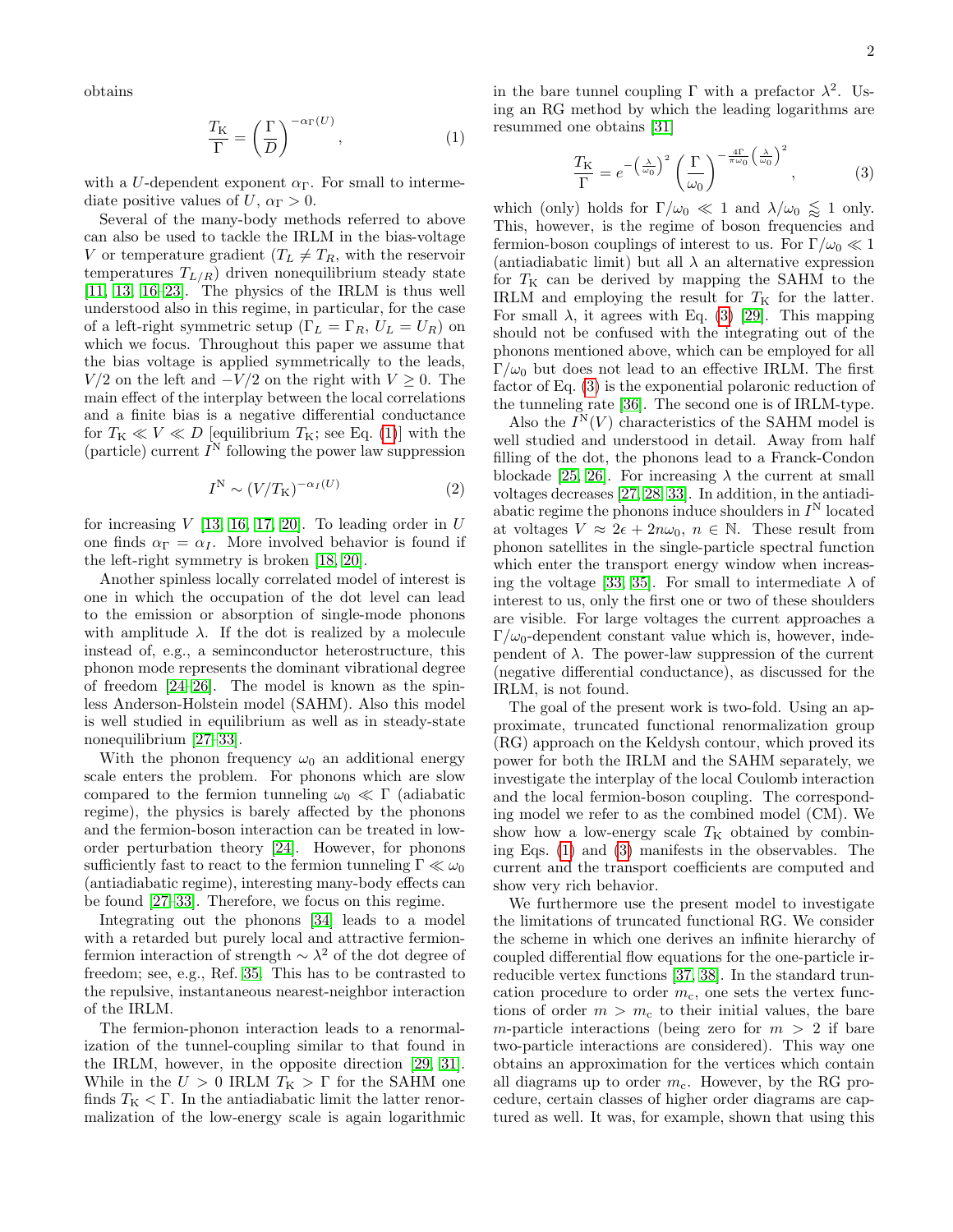procedure to order  $m_c = 1$  for the IRLM, the series of leading logarithms for  $T<sub>K</sub>$  is fully captured, the powerlaw suppression of the current at large voltages properly described, and  $\alpha_{\Gamma}$  as well as  $\alpha_{I}$  obtained by this approximation are correct to leading order in U [\[13,](#page-11-8) [20\]](#page-11-14). The situation can be analyzed in even more detail for the somewhat simpler, but related, x-ray edge singularity problem [\[39\]](#page-12-11). An application of the functional RG truncated at lowest order to the SAHM revealed all the many-body features of this model mentioned above [\[31–](#page-12-6) [33\]](#page-12-2).

There is, however, a drawback of the standard truncation procedure. It does not constitute a conserving approximation [\[40\]](#page-12-12). Fundamental conservation laws, such as, e.g., particle conservation, and thus current conservation, are only guaranteed to be fulfilled up to order  $m_c$  in the interaction. For models in which the (bare) fermion-fermion interaction is frequency independent this breaking of conservation laws does, however, not manifest in the lowest-order approximation with  $m_c = 1$ . In this, all interaction effects are encoded in renormalized single-particle parameters which become interaction, temperature, and bias voltage dependent during the RG flow [\[13,](#page-11-8) [37\]](#page-12-9). This results in an effective single-particle picture. The self-energy is frequency independent and basic conservation laws hold to all orders [\[41,](#page-12-13) [42\]](#page-12-14). For higher-order truncation schemes of Keldysh functional RG [\[35,](#page-12-4) [41,](#page-12-13) [43,](#page-12-15) [44\]](#page-12-16) the breaking of conservation laws might, however, have unwanted consequences even for small interactions, despite spoiling the results only to order  $m_c + 1$  in the interaction. In the worst case, the results become useless. This depends on the details of the model studied as well as the parameter regime of interest and must be investigated on a case by case basis. We emphasize that formally the error is controlled to order  $m_c$  in the interaction and can thus be made small by reducing the strength of the two-particle interaction. However, at the same time, the interaction effect one is interested in might become unrecognizable. For recent methodological progress towards conserving approximations, see Refs. [\[45–](#page-12-17)[47\]](#page-12-18) and references therein.

When it comes to models with a frequency dependent (effective) two-particle interaction, such as the SAHM after integrating out the phonons, the breaking of conservation laws to quadratic order in the interaction might already be relevant in the lowest-order truncation. The inelastic processes (emission and absorption of phonons) lead to a frequency dependent self-energy and the effective single-particle picture does not apply any longer. Therefore, the SAHM, possibly complemented by a nearest-neighbor Coulomb repulsion of IRLM type, i.e., the CM, constitutes a model in which the role of the breaking of conservation laws can be investigated already in the lowest-order truncation. That is on a comparatively simple technical level and, thus, in a rather transparent way. We aim at exactly such an analysis. Although the lowest-order truncated functional RG scheme was used to investigate the SAHM in and out of equilibrium [\[31–](#page-12-6)[33\]](#page-12-2), no such critical evaluation of its limitations was given so far. The effects of the breaking of conservation laws for other models in higher-order truncations were discussed in Refs. [43](#page-12-15) and [44.](#page-12-16)

Already at this stage, we would like to emphasize that on general grounds it is certainly desirable to devise approximations which obey fundamental conservation laws to all orders (conserving approximations). However, such approximations should not be employed at any price. If an approximation applied to, e.g., the IRLM does preserve conservation laws to all orders but does not capture the above mentioned power-laws with interaction dependent exponents, it might not be the method of choice.

Take as a general example the mean-field approximation (self-consistent Hartree-Fock) which is conserving. In low-dimensional correlated systems (e.g. quantum dots and one-dimensional chains), however, it is prone to artificial spontaneous symmetry breakings. Applied to the Kondo problem it, e.g., leads to spurious breaking of the spin symmetry. For the problem at hand, it does not lead to a resummation of the series of leading logarithms. To reliably investigate many interesting issues of the correlation physics of low-dimensional systems meanfield theory should thus not be used.

For a given model and set of observables, it will be difficult to a priori estimate the consequences of the breaking of conservation laws to order  $m_c + 1$  in the two-particle interaction resulting out of the standard truncation of functional RG. This shows the importance of studies of the present type, in which we discuss how internal consistency checks can be used to evaluate the reliability of the results obtained by truncated functional RG. Our investigation might serve as a blueprint for the study of more complex models and/or the application of higher order truncations.

The rest of this paper is structured as follows. In Sect. [II](#page-2-0) we introduce our model, provide basic steps for the solution, and give expressions for the transport properties of interest to us. We next present the truncated RG flow equations in Sect. [III.](#page-4-0) Details on the numerical solutions are given in the Appendix. In Sect. [IV](#page-6-0) we discuss our results for  $T_{\rm K}$ ,  $I^{\rm N}(V)$ , and the transport coefficients of the CM. The issue of current conservation is discussed in Sect. [V.](#page-8-0) A summary is presented in Sect. [VI.](#page-10-0)

# <span id="page-2-0"></span>II. MODEL AND OBSERVABLES

#### A. The Hamiltonian

Our setup is sketched in Fig. [1.](#page-3-0) We consider a central localized (impurity) level of energy  $\epsilon_2$  symmetrically coupled to two noninteracting leads  $(L,R)$  at chemical potentials  $\mu_{L/R}$  and temperatures  $T_{L/R}$ . The hopping on and of the impurity with matrix element  $t$  is assumed to be much smaller than the scale of the lead bandwidth D. For computational reasons, we have to explicitly treat two levels at the boundaries of the reservoirs. They have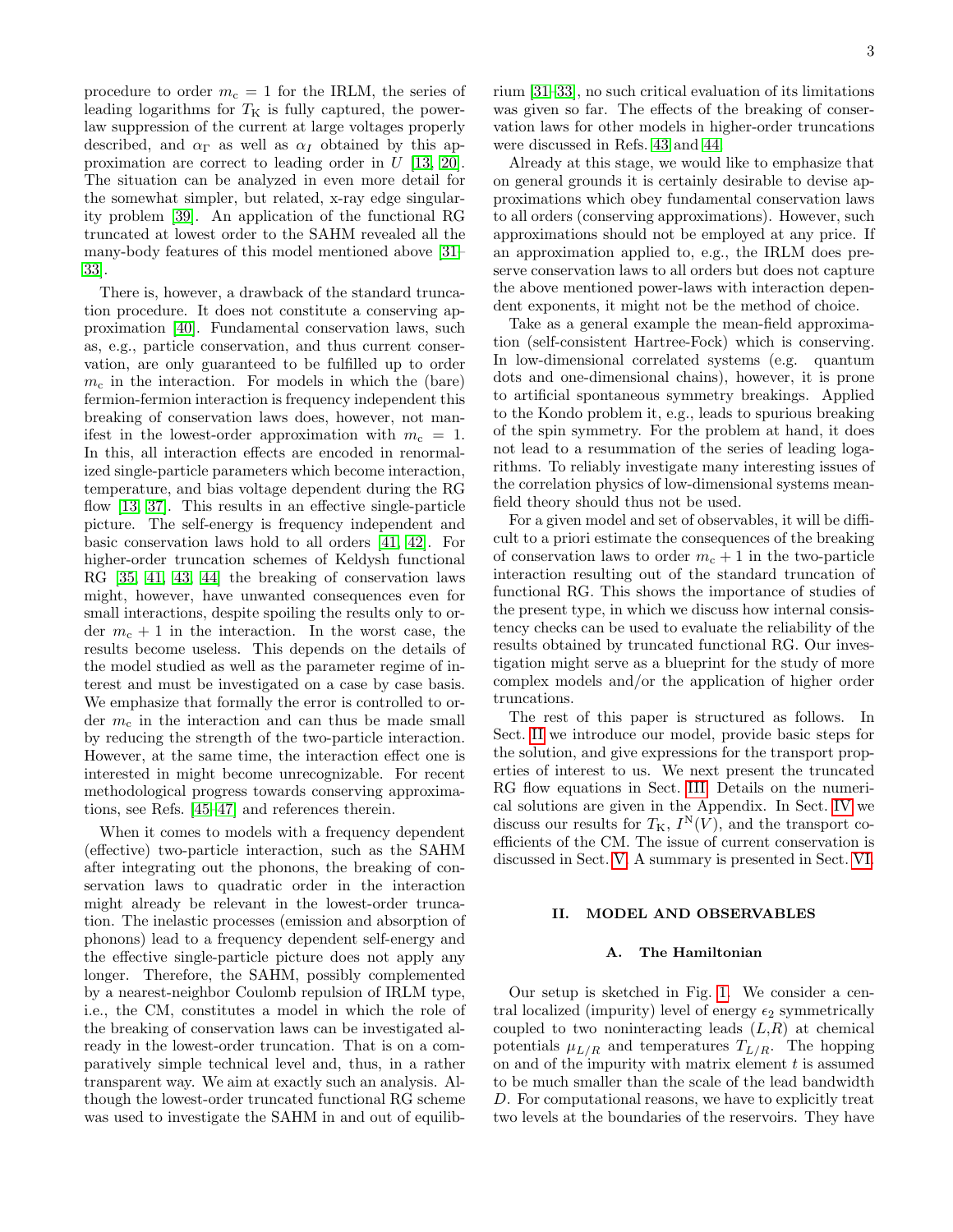

<span id="page-3-0"></span>FIG. 1. Schematics of the model describing a quantum dot with three energy levels of energy  $\epsilon_i$  coupled to two reservoirs. The outer two dot levels are only added for computational reasons. Choosing  $\tau \gg t$  and  $\epsilon_1 = 0 = \epsilon_3$  these two levels become part of the left and right reservoirs, respectively. The reservoirs have chemical potential  $\mu_{L/R}$  and temperature  $T_{L/R}$ . Fermions occupying the three dot levels interact via a screened Coulomb interaction  $U > 0$ . The central energy level is furthermore coupled by amplitude  $\lambda$  to a phonon mode of frequency  $\omega_0$ .

energies  $\epsilon_1 = 0 = \epsilon_3$  and, by choosing the hopping  $\tau$ to be of order  $D$  and much larger than  $t$ , are effectively incorporated into the left and right reservoirs. We refer to the three levels combined as the dot. A voltage  $V \geq 0$  is applied symmetrically across the dot which is included by setting  $\mu_L = -\mu_R = V/2$ . The leads are taken in the thermodynamic limit. The fermions are assumed to be spinless and we are interested in the effect of two-particle interactions on the transport properties. We consider a screened, local Coulomb interaction  $U \geq 0$  between fermions occupying the central impurity level and fermions located a the boundaries of the leads, i.e., between levels 1 and 2 as well as 2 and 3. In addition, we assume that with amplitude  $\lambda \geq 0$  the occupation of the central level can lead to the emission or absorption of a phonon with frequency  $\omega_0$ . The phonon bath will be held at temperature  $T_{P}$ . This model is, as mentioned above, a combination of the IRLM for  $\lambda = 0$  as well as the SAHM for  $U = 0$  and will be referred to as the CM.

The model Hamiltonian consists of three parts: the dot, the leads, and the coupling between the two,

<span id="page-3-1"></span>
$$
H = H_{\text{dot}} + H_{\text{res}} + H_{\text{coup}}.\tag{4}
$$

The dot part is split into a free one  $H_{dot,0}$ , containing only the three fermionic energy-levels and the tunneling between them (as well as  $U$ - and  $\lambda$ -dependent shifts of the zero of energy; see below), and the interacting part  $H_{dot, int}$ , describing the vibrational degree of freedom as well as the coupling to the central level and the Coulomb interaction. It takes the form

$$
H_{\text{dot},0} = \left(\epsilon_1 - \frac{U}{2}\right) (d_1^{\dagger} d_1 + d_3^{\dagger} d_3) + (\epsilon_2 - U + E_{\text{p}}) d_2^{\dagger} d_2 + t (d_1^{\dagger} d_2 + d_2^{\dagger} d_1 + d_2^{\dagger} d_3 + d_3^{\dagger} d_2) H_{\text{dot,int}} = U (d_1^{\dagger} d_1 d_2^{\dagger} d_2 + d_2^{\dagger} d_2 d_3^{\dagger} d_3) + \lambda (b^{\dagger} + b) d_2^{\dagger} d_2 + \omega_0 b^{\dagger} b, \tag{5}
$$

with the polaronic shift  $E_{\rm p} = \lambda^2/\omega_0$ . Here  $d_j$  and  $d_j^{\dagger}$ are the fermionic annihilation and creation operators of

the dot sites, and b und  $b^{\dagger}$  are the corresponding bosonic ones of the phonon mode. By assuming the leads to be particle-hole symmetric (PHS; see the next paragraph), the zero of energy is set such that the PHS point is given by  $(\epsilon_1, \epsilon_2, \epsilon_3)$ <sub>PHS</sub> =  $(0, 0, 0)$ .

The left  $(s = L)$  and right  $(s = R)$  reservoirs are both assumed to be non-interacting and given by

$$
H_{\rm res} = \sum_{s=L,R} \sum_{k_s} \epsilon_{k_s} c_{k_s}^{\dagger} c_{k_s},\tag{6}
$$

where  $c_{k_s}^{\dagger}$  and  $c_{k_s}$  are the fermionic creation and annihilation operators for the lead states, respectively. PHS of the leads means that for each lead state with singleparticle quantum number  $k_s$  there exists a  $k'_s$  such that  $\epsilon_{k_s} = -\epsilon_{k'_s}$ , with the leads single-particle dispersion  $\epsilon_{k_s}$ .

Finally, the dot couples symmetrically to the leads with amplitude  $\tau$ 

$$
H_{\text{coup}} = \frac{\tau}{\sqrt{N}} \sum_{k_L, k_R} \left[ d_1^\dagger c_{k_L} + c_{k_L}^\dagger d_1 + d_3^\dagger c_{k_R} + c_{k_R}^\dagger d_3 \right].
$$
\n(7)

We assumed reservoirs of size  $N$  for the leads; in the following we consider  $N \to \infty$ .

### B. The reservoir self-energy

We are not interested in effects of the reservoir band structure on the transport properties and thus take the so-called wide-band limit; see, e.g., Ref. [13.](#page-11-8) In this the reservoirs are assumed to be structureless, i.e., the density of states becomes energy independent  $\rho_{res}(\omega) = \rho_{res}$ . Next, we can define a constant hybridization as  $D =$  $\pi\tau^2 \rho_{\text{res}}$  which is the measure of the reservoir band width already considered above.

When being interested in spectral properties of the central level or transport through the dot it is advantageous to integrate out the reservoir degrees of freedom via standard projection techniques [\[48\]](#page-12-19). This leads to a reservoir self-energy [\[41\]](#page-12-13). As we are aiming at finite bias properties we employ the formalism of Keldysh Green functions [\[49\]](#page-12-20). We here closely follow the steps outlined in detail in Refs. [13](#page-11-8) and [33.](#page-12-2) For the retarded, advanced and Keldysh components of the reservoir self-energy we obtain

$$
\Sigma_{\text{res}}^{\text{R/A}}(\omega) = \pm i D \begin{pmatrix} 1 & 0 \\ 0 & 1 \end{pmatrix},
$$
  

$$
\Sigma_{\text{res}}^{\text{K}}(\omega) = -2i D \begin{pmatrix} 1 - 2f_L(\omega) & 0 \\ 0 & 1 - 2f_R(\omega) \end{pmatrix},
$$
 (8)

where all matrix elements not written explicitly are zero. Here  $f_{L/R}(\omega)$  denote the Fermi functions of the left and right reservoir respectively. We used the matrix notation in level-index space with  $[\Sigma]_{jj'} = \Sigma_{jj'}$  for  $j, j' \in \{1, 2, 3\}.$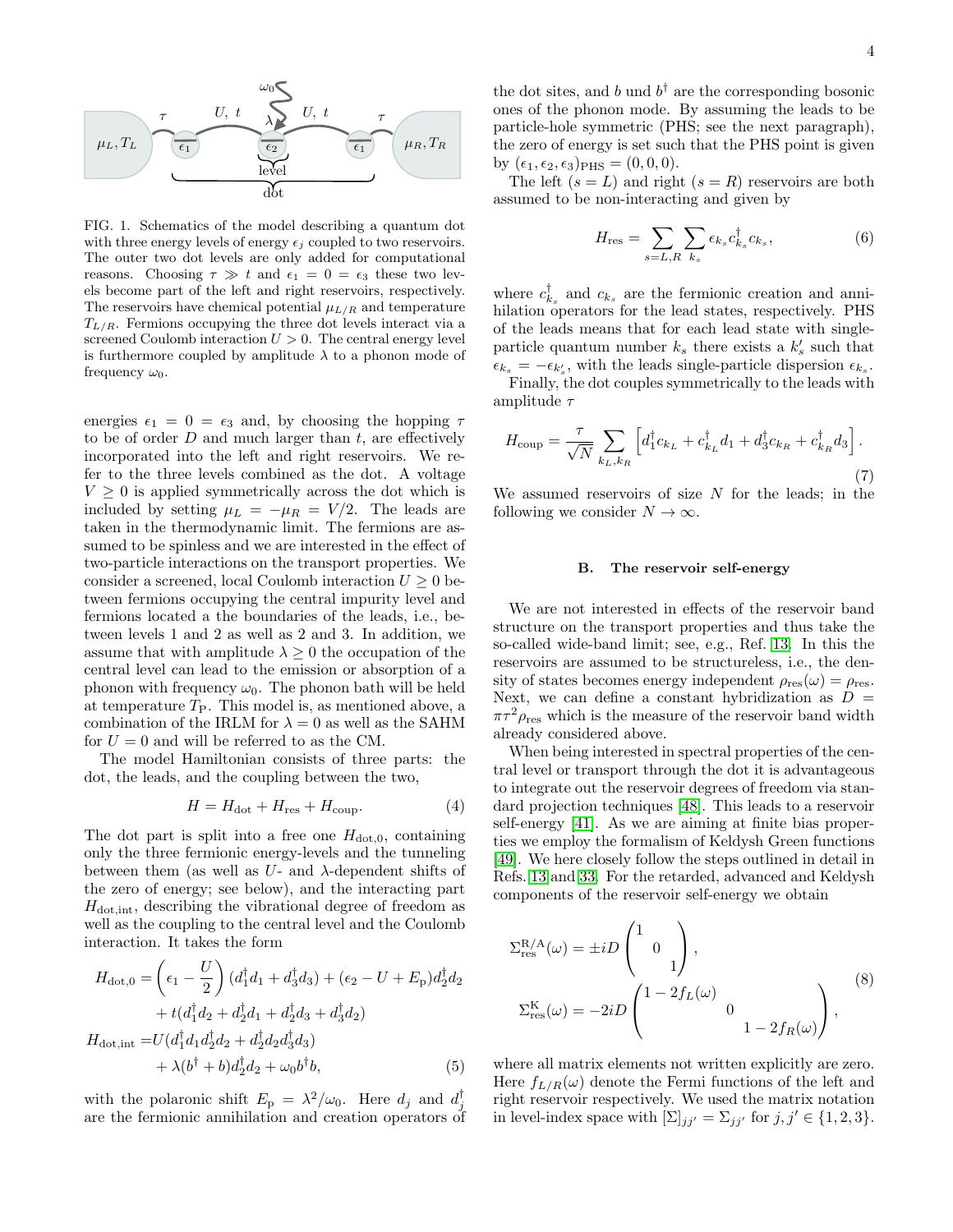The dots Green function is obtained by the Dyson equation as

$$
G = [G_0^{-1} - \Sigma_{\rm res} - \Sigma]^{-1},
$$
\n(9)

with the noninteracting dot Green function  $G_0$  and the self-energy  $\Sigma$  due to the two-particle interactions.

# C. Integrating out the phonons

As noted before, the bosonic degrees of freedom of the phonons can also be projected onto the dot, leading to an effective local, but purely retarded two-particle interaction for the fermions. Within the Keldysh formalism this interaction is of the form [\[35\]](#page-12-4)

$$
\bar{v}_{j'_1, j'_2|j_1, j_2}^{V'_1, V'_2|V_1, V_2}(\omega'_1, \omega'_2|\omega_1, \omega_2) = \delta(\omega'_1 + \omega'_2 - \omega_1 - \omega_2)
$$

$$
\times \frac{\lambda^2}{2\pi} \Big[ D^{\nu'_1, \nu'_2}(\omega'_1 - \omega_1) \delta_{\nu'_1 \nu_1} \delta_{\nu'_2 \nu_2} - D^{\nu'_1, \nu'_2}(\omega'_1 - \omega_2) \delta_{\nu'_1 \nu_2} \delta_{\nu'_2 \nu_1} \Big]
$$

$$
\times \text{sgn}(\nu'_1) \text{sgn}(\nu'_2) \delta_{j'_1 = j'_2 = j_1 = j_2 = 2}.
$$
(10)

Here  $\nu = \pm$  denotes the index of the Keldysh contour and  $D(\omega)$  is the frequency-dependent phonon propagator. By assuming the steady state limit and utilizing particleconservation, the retarded, advanced, and Keldysh component of the latter are given by

$$
D^{\mathcal{R}}(\omega) = D^{\mathcal{A}}(\omega)^{*} = \frac{1}{\omega - \omega_{0} + i\eta} - \frac{1}{\omega + \omega_{0} + i\eta}
$$
  
\n
$$
= \frac{2\omega_{0}}{(\omega + i\eta)^{2} - \omega_{0}^{2}}, \quad \text{for } \eta \searrow 0,
$$
  
\n
$$
D^{\mathcal{K}}(\omega) = -2i(1 + 2b(\omega_{0}))
$$
  
\n
$$
\times \left[ \frac{\eta}{(\omega + \omega_{0})^{2} + \eta^{2}} + \frac{\eta}{(\omega - \omega_{0})^{2} + \eta^{2}} \right]
$$
  
\n
$$
\xrightarrow{\eta \to 0} -2\pi i [1 + 2b(\omega_{0})] \left[ \delta(\omega + \omega_{0}) + \delta(\omega - \omega_{0}) \right],
$$
\n(11)

with the Bose-Einstein distribution  $b(\omega)$  of the phonon bath with temperature  $T_p$ . We take  $T_p = \frac{T_L + T_R}{2}$ , which appears to be reasonable on physical grounds and does not further increase the number of parameters. The effective interaction is local in space, but not local in time. It is attractive and of order  $\lambda^2$ .

#### D. Transport properties

The particle current  $I^N$  through the dot is defined as the change of the number of particles in the leads. We distinguish between the left current flowing from lead  $s = L$  into level  $j = 1$  and the right current from  $s = R$ into  $j = 3$ . Exploiting the steady-state as well as the wide-band limit, the current can be expressed in terms

of the dot Green function as [\[50\]](#page-12-21)

$$
I_s^{\mathcal{N}} = - D \int_{-\infty}^{\infty} d\omega \mathrm{Im} \left[ G_{jj}^{\mathcal{K}}(\omega) - 2(1 - 2f_s(\omega)) G_{jj}^{\mathcal{R}}(\omega) \right]
$$

$$
\times (\delta_{s,L}\delta_{j,1} + \delta_{s,R}\delta_{j,3}). \tag{12}
$$

In equilibrium  $V \to 0$  with  $f_L(\omega) = f_R(\omega) = f(\omega)$ , the dissipation-fluctuation theorem

<span id="page-4-1"></span>
$$
\operatorname{Im} G^{\mathrm{K}}(\omega) = 2 \left[ 1 - 2f(\omega) \right] \operatorname{Im} G^{\mathrm{R}}(\omega) \tag{13}
$$

holds and the integrand of Eq. [\(12\)](#page-4-1) vanishes.

The Hamiltonian conserves the number of fermions which implies  $I_L^N = -I_R^N$ . The (symmetrized) current through the dot in the steady-state limit can thus also be written as

<span id="page-4-2"></span>
$$
I^{\rm N} = \frac{I_L^{\rm N} - I_R^{\rm N}}{2}.
$$
\n(14)

However, if the Green functions are determined by an approximate scheme, e.g., a truncated functional RG approach, this conservation law can be violated. Therefore, it is useful to define the sum

$$
\Delta I^{\mathcal{N}} = |I_L^{\mathcal{N}} + I_R^{\mathcal{N}}|,\tag{15}
$$

which provides a measure of the violation. As discussed before, the terms neglected by the first-order truncated functional RG are at least quadratic in the interaction strength. Thus  $\Delta I^N$  will be at least of second order in the amplitudes of the two-particle interaction U and  $\lambda^2$ , i.e., of  $\mathcal{O}\left(\left[U,\lambda^2\right]^2\right)$ .

The particles also transport energy across the dot area. The steady-state energy current is defined as the change of energy in the reservoirs and given as (see, e.g., Ref. [21\)](#page-11-18)

$$
I_s^{\mathcal{E}} = -D \int_{-\infty}^{\infty} d\omega \,\omega \operatorname{Im} \left\{ G_{jj}^{\mathcal{K}}(\omega) - 2 \left[ 1 - 2 f_s(\omega) \right] G_{jj}^{\mathcal{R}}(\omega) \right\} \times (\delta_{s,L} \delta_{j,1} + \delta_{s,R} \delta_{j,3}).
$$
\n(16)

From this and the particle current, the heat current can be computed as  $I_s^{\mathbf{Q}} = I_s^{\mathbf{E}} - \mu_s I_s^{\mathbf{N}}$ .

For finite  $V$  and symmetrically applied temperature gradient  $\Delta T = T_R - T_L$  we define generalized transport coefficients. This includes the conductance  $G$ , the Seebeck coefficient S, and the electron contribution to the thermal conductance  $\kappa_e$  given by [\[51\]](#page-12-22)

<span id="page-4-4"></span>
$$
G = \partial_V I^N \big|_{\Delta T},\tag{17}
$$

<span id="page-4-5"></span><span id="page-4-3"></span>
$$
S = -\frac{\partial_{\Delta T} I^{\rm N}|_V}{\partial_V I^{\rm N}|_{\Delta T}},\tag{18}
$$

$$
\kappa_{\rm e} = \partial_{\Delta T} I_R^{\rm Q} \big|_{V} - \partial_{\Delta T} I_R^{\rm Q} \big|_{V} \frac{\partial_{\Delta T} I^{\rm N} \big|_{V}}{\partial_{V} I^{\rm N} \big|_{\Delta T}}.\tag{19}
$$

# <span id="page-4-0"></span>III. FUNCTIONAL RG FLOW EQUATIONS

To treat both the explicit fermion-fermion interaction as well as the retarded effective interaction resulting from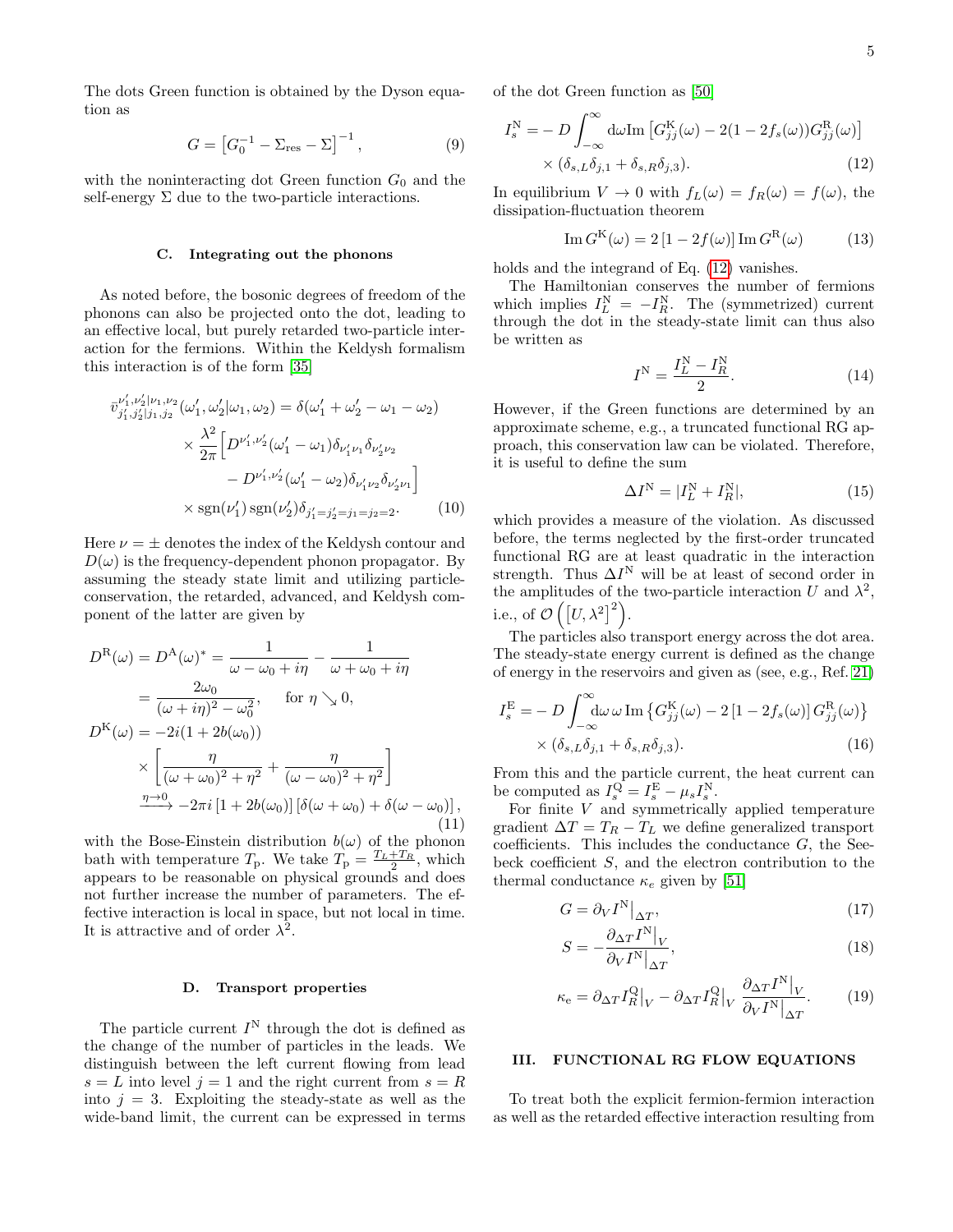integrating out the phonons we use the one-particle irreducible functional RG approach [\[37\]](#page-12-9) on the Keldysh contour [\[52\]](#page-12-23) already introduced in Sec. [I.](#page-0-0)

The low-energy properties are regularized by introducing an infrared cutoff parameter  $\Lambda$  into the noninteracting dot propagator which during the RG flow is sent from infinity down to zero. This way the RG idea of treating energy scales successively is introduced. For  $\Lambda = 0$  the cutoff-free problem of interest is recovered.

Here the cutoff is realized by auxiliary leads tunnelcoupled with an amplitude  $\Lambda$  to the three dot levels. At the end of the flow, at  $\Lambda = 0$ , the auxiliary leads are decoupled [\[41\]](#page-12-13). In equilibrium this cutoff procedure preserves the dissipation-fluctuation theorem Eq. [\(13\)](#page-4-2) [\[42\]](#page-12-14). Even after picking this cutoff, we are free to select the auxiliary lead distribution functions. A proper selection requires physical guidance. The auxiliary reservoirs coupled to the first and third level are constructed to resemble the (physical) left and right lead. We thus assume the distribution function of these auxiliary leads to be  $f_L(\omega)$ and  $f_R(\omega)$ , respectively. This way the total reservoirlevel coupling to the dot levels 1 and 3 is given by the sum of the physical coupling  $D$  and  $\Lambda$ . The total coupling flows from  $\infty$  down to D at the end of the RG procedure. The reservoir coupled to the central level is assumed to have the symmetrized distribution function  $\frac{f_L(\omega)+f_R(\omega)}{2}$ [\[53\]](#page-12-24). Taking the derivative of the generating functional of one-particle irreducible vertex functions with respect to  $\Lambda$  and expanding with respect to powers of the fields one obtains an infinite hierarchy of coupled differential (flow) equations for the vertex functions.

We note that without truncation the final result for the vertex functions would be exact and, in particular, independent of the choice of the cutoff procedure. However, for practical computations truncations are required. We follow the procedure described in the Introduction to obtain a finite (closed) set of equations. After truncation at order  $m_c$ , the vertex functions might acquire a dependence on the cutoff procedure to order  $m_c + 1$  in the interaction [\[43\]](#page-12-15). In our concrete realizations this, e.g., implies that the self-energy (single-particle vertex) obtained for different choices of the auxiliary reservoir distribution functions show differences to order  $m_c + 1$ . It depends on the details of the problem of interest and the observables computed if this spoils the results to an extent, such that they become useless. In analogy to the role of broken current conservation, investigating this cutoff dependence would also require a case by case study. Experience shows that selecting the cutoff procedure in a physically plausible way (for the present setup as, e.g., described above) can prevent severe artifacts. Any further discussion of the cutoff dependence of the truncated functional RG results is beyond the scope of the present paper.

By setting the two-particle vertex containing both interactions to its bare value, we truncate the hierarchy after first order,  $m_c = 1$ . This leads to a set of differential equations for the self-energy components (in level-index and Keldysh-index space). Details on the derivation can be found in Refs. [13](#page-11-8) and [33.](#page-12-2) Using general symmetries of the self-energies as well as those specific to the model under consideration, the flow equations can be brought into the form

<span id="page-5-0"></span>
$$
\Sigma_{11}^{R,\Lambda} = \Sigma_{33}^{R,\Lambda} = -\frac{U}{4\pi} \int d\omega_1 \text{ Im } S_{22}^{K,\Lambda}(\omega_1),
$$
  
\n
$$
\Sigma_{12}^{R,\Lambda} = \Sigma_{21}^{R,\Lambda} = \frac{U}{4\pi} \int d\omega_1 \text{ Im } S_{12}^{K,\Lambda}(\omega_1),
$$
  
\n
$$
\Sigma_{23}^{R,\Lambda} = \Sigma_{32}^{R,\Lambda} = \frac{U}{4\pi} \int d\omega_1 \text{ Im } S_{23}^{K,\Lambda}(\omega_1),
$$
  
\n
$$
\text{Re } \Sigma_{22}^{R,\Lambda}(\omega) = -\frac{U}{4\pi} \int d\omega_1 \left[ \text{Im } S_{11}^{K,\Lambda}(\omega_1) + \text{Im } S_{33}^{K,\Lambda}(\omega_1) \right]
$$
  
\n
$$
+ \frac{\lambda^2}{2\pi\omega_0} \int d\omega_1 \text{ Im } S_{22}^{K,\Lambda}(\omega_1)
$$
  
\n
$$
- \frac{\lambda^2}{2} \sum_{s=\pm} \left\{ (1 + 2b(\omega_0)) \text{ Re } S_{22}^{R,\Lambda}(\omega - s\omega_0) - \frac{1}{2\pi} \oint d\omega_1 \left[ \frac{s \text{ Im } S_{22}^{K,\Lambda}(\omega_1)}{\omega_1 - \omega + s\omega_0} \right] \right\},
$$
  
\n
$$
\text{Im } \Sigma_{22}^{R,\Lambda}(\omega) = -\frac{\lambda^2}{2} \sum_{s=\pm} \left[ (1 + 2b(\omega_0)) \text{ Im } S_{22}^{R,\Lambda}(\omega - s\omega_0) + \frac{s}{2} \text{ Im } S_{22}^{K,\Lambda}(\omega - s\omega_0) \right],
$$
  
\n
$$
\text{Im } \Sigma_{22}^{K,\Lambda}(\omega) = -\frac{\lambda^2}{2} \sum_{s=\pm} \left[ 2s \text{ Im } S_{22}^{R,\Lambda}(\omega - s\omega_0) \right],
$$
  
\n
$$
- (1 + 2b(\omega_0)) \text{ Im } S_{22}^{K,\Lambda}(\omega - s\omega_0) \right],
$$
  
\n(20)

with  $P$  indicating the Cauchy principal value and the (single-scale) propagator is given by

$$
S^{\mathcal{R}}(\omega) = [S^{\mathcal{A}}(\omega)]^{\dagger} = i [G^{\mathcal{R}}(\omega)]^{2},
$$
  
\n
$$
S^{\mathcal{K}}(\omega) = i G^{\mathcal{R},\mathcal{\Lambda}}(\omega) G^{\mathcal{K},\mathcal{\Lambda}}(\omega) - i G^{\mathcal{K},\mathcal{\Lambda}}(\omega) G^{\mathcal{A},\mathcal{\Lambda}}(\omega) \qquad (21)
$$
  
\n
$$
+ 2i G^{\mathcal{R},\mathcal{\Lambda}}(\omega) [1 - 2F_{\text{aux}}(\omega)] G^{\mathcal{A},\mathcal{\Lambda}}(\omega).
$$

The matrix  $F_{\text{aux}}(\omega)$  contains the distribution functions of the auxiliary reservoirs and is defined as

$$
F_{\text{aux}} = \begin{pmatrix} f_L(\omega) & & \\ & \frac{f_L(\omega) + f_R(\omega)}{2} & \\ & & f_R(\omega) \end{pmatrix} . \tag{22}
$$

The initial values of the components of the self-energy are

$$
\lim_{\Lambda \to \infty} \Sigma_{11}^{R,\Lambda} = \lim_{\Lambda \to \infty} \Sigma_{33}^{R,\Lambda} = 0,
$$
  
\n
$$
\lim_{\Lambda \to \infty} \Sigma_{12}^{R,\Lambda} = \lim_{\Lambda \to \infty} \Sigma_{21}^{R,\Lambda} = t,
$$
  
\n
$$
\lim_{\Lambda \to \infty} \Sigma_{23}^{R,\Lambda} = \lim_{\Lambda \to \infty} \Sigma_{32}^{R,\Lambda} = t,
$$
  
\n
$$
\lim_{\Lambda \to \infty} \text{Re } \Sigma_{22}^{R,\Lambda} = \epsilon_2,
$$
  
\n
$$
\lim_{\Lambda \to \infty} \text{Im } \Sigma_{22}^{R,\Lambda} = 0.
$$
  
\n(23)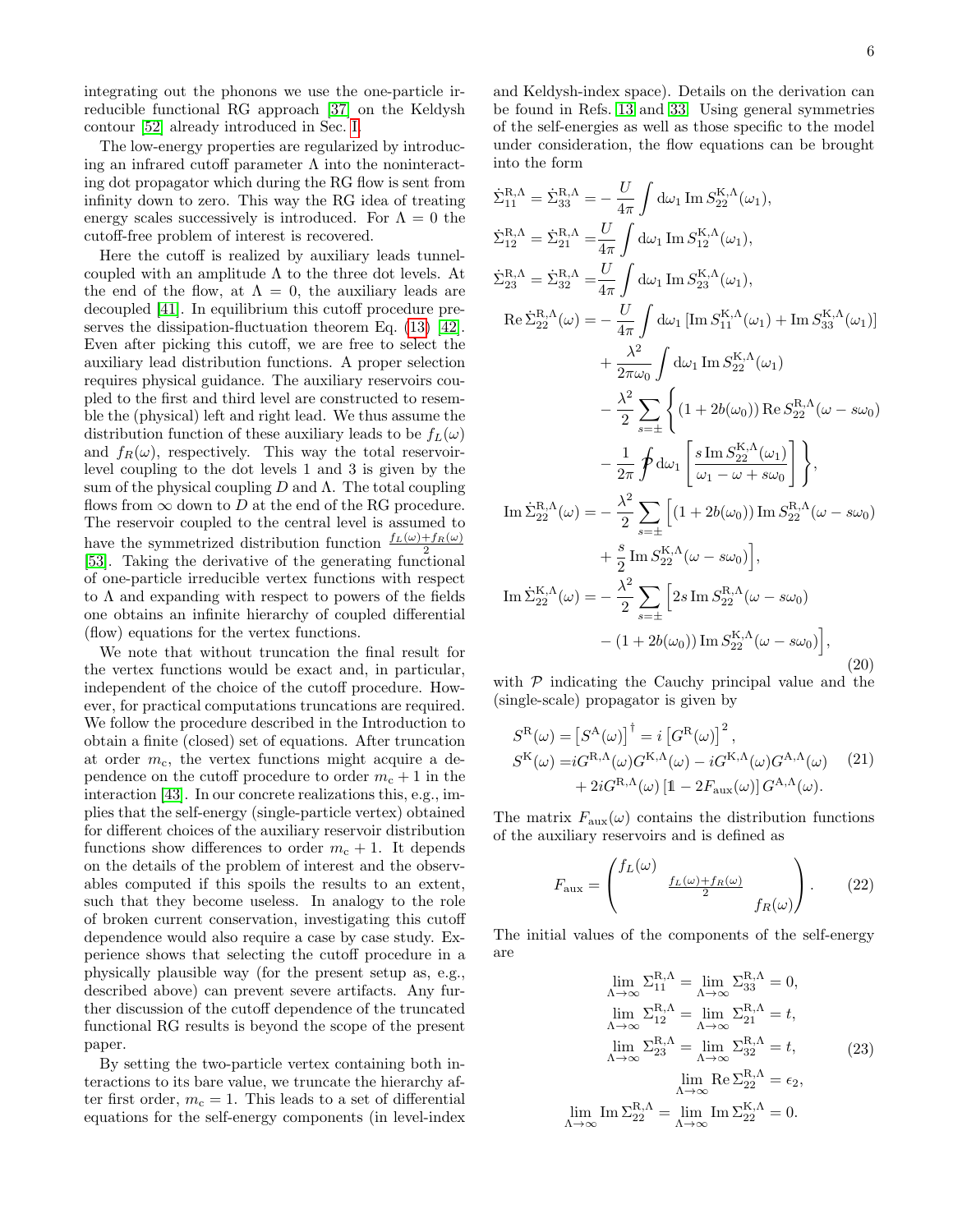All results obtained from integrating this set of coupled differential equations from  $\Lambda = \infty$  down to  $\Lambda = 0$  are exact (at least) up to  $\mathcal{O}(U)$  and  $\mathcal{O}(\lambda^2)$ . For general parameters, the system of equations is too complex for an analytical solution. However, in the IRLM limit  $\lambda = 0$ , analytical insights can be gained and were discussed in Refs. [13,](#page-11-8) [18,](#page-11-15) and [20.](#page-11-14)

We emphasize that the explicit frequency dependence of the retarded fermion-fermion interaction resulting from integrating out the phonons leads to a frequencydependent self-energy even in the lowest-order truncation. The effective single-particle picture, which is very useful in the  $\lambda = 0$  IRLM limit is no longer applicable. Conservation laws, such as, e.g., current conservation are warranted to leading order only. Due to this frequency dependence, even the numerical solution of the flow equations becomes a challenge. Details on this can be found in the Appendix.

### <span id="page-6-0"></span>IV. RESULTS

## A. The emergent low-energy energy scale

The energy scale characterizing the coupling between the central dot level  $j = 2$  and the rest of the system for  $U = 0 = \lambda$  is

$$
\Gamma = \frac{2t^2}{D}.\tag{24}
$$

We are exclusively interested in the scaling limit with  $\Gamma/D \ll 1$ . Including the interactions, the energy scale Γ is renormalized and denoted as  $T<sub>K</sub>$ . This emergent low-energy scale can be defined via the zero temperature slope of the occupancy  $n_2$  of the central level with  $\epsilon_2$  in equilibrium [\[13\]](#page-11-8)

$$
T_{\rm K} = \frac{1}{\pi \chi}, \quad \text{with } \chi = -\frac{dn_2}{d\epsilon_2}\bigg|_{\epsilon_2 = V = T_L = T_R = 0}.
$$
 (25)

Note the additional factor of 2 in the definition of  $T<sub>K</sub>$ in, e.g., Ref. [13.](#page-11-8) Computing the derivative numerically based on Keldysh functional RG data for  $n_2$  did turn out not to be stable. Here we therefore use the alternative definition of  $T<sub>K</sub>$  as the half width at half maximum of the single-particle spectral function of the level  $j = 2$ (which we obtain easily in Keldysh functional RG, see, e.g., Ref. [33,](#page-12-2) as compared to Matsubara functional RG [\[37\]](#page-12-9)).

An analytical expression for  $T<sub>K</sub>$  of the SAHM obtained within lowest-order truncated Matsubara functional RG was presented in Ref. [31.](#page-12-6) The expression resulting in the antiadiabatic limit of interest to us is given in Eq. [\(3\)](#page-1-1). The expression for  $T<sub>K</sub>$  of the IRLM derived by this ap-proach is given in Eq. [\(1\)](#page-1-0) with  $\alpha_{\Gamma} = 2U/(\pi D)$  [\[18\]](#page-11-15).

It can be shown using Matsubara functional RG and the same approximations employed in Ref. [31](#page-12-6) to obtain  $T_{\rm K}^{\rm SAHM}$ , that, up to corrections of order  $\mathcal{O}\left(\left[U,\lambda^2\right]^2\right)$ , the



<span id="page-6-1"></span>FIG. 2. The particle current  $I^N$  as a function of the voltage V for different interaction strength  $\lambda$  and U on a loglog scale. We consider the antiadiabatic limit  $\omega_0/\Gamma = 200$ , particle-hole symmetry  $\epsilon_2 = 0$ , and vanishing temperature  $T_L = T_R = T_p = 0$ . With  $\Gamma/D = 2 \cdot 10^{-8}$  the scaling limit is realized. The black vertical line indicates  $V = 2\omega_0$ and the black, dotted curve, mostly hidden by the blue one, shows the analytically calculated noninteracting current. The vertical arrows indicate the three Kondo temperatures  $T_{\text{K}}^{\text{CM}},$  $T_{\rm K}^{\rm IRLM}$ , and  $T_{\rm K}^{\rm SAHM}$ . At particle-hole symmetry the current is conserved and  $\Delta I^{\text{N}} = 0$ .

 $T_{\rm K}^{\rm CM}$  of the combined model is just the product of that of the IRLM and the SAHM

$$
\frac{T_{\rm K}^{\rm CM}}{\Gamma} = \frac{T_{\rm K}^{\rm IRLM}}{\Gamma} \frac{T_{\rm K}^{\rm SAHM}}{\Gamma}.
$$
 (26)

Note that that while a  $U > 0$  increases the level-lead coupling, i.e.,  $T_{\text{K}}^{\text{IRLM}} > \Gamma$ ,  $\lambda^2 > 0$  leads to a reduction  $T_{\rm K}^{\rm IRLM} < \Gamma$ . The two interactions compete in the CM and  $\frac{T_{\text{K}}^{\text{CM}}}{\Gamma}$  can become larger or smaller than 1 depending on which interaction prevails.

Next, we will investigate if the results for the finite bias current and the transport coefficients of the CM can also be understood as superpositions of the characteristics found for the IRLM and the SAHM discussed in the introduction.

## B. The fermionic particle current

To study the interplay of the Coulomb and the fermionphonon interaction in observables, we first computed the fermionic particle current through the interacting dot-region. In Fig. [2,](#page-6-1) we show the V-dependence of  $I^N$  for a wide range of voltages at the particle-hole symmetric point  $\epsilon_2 = 0$  and deep in the antiadiabatic regime with  $\omega_0/\Gamma = 200$ . Note the logarithmic scales of the x- and y-axis. Different combinations of Coulomb- and fermionphonon interactions were considered. The black, dotted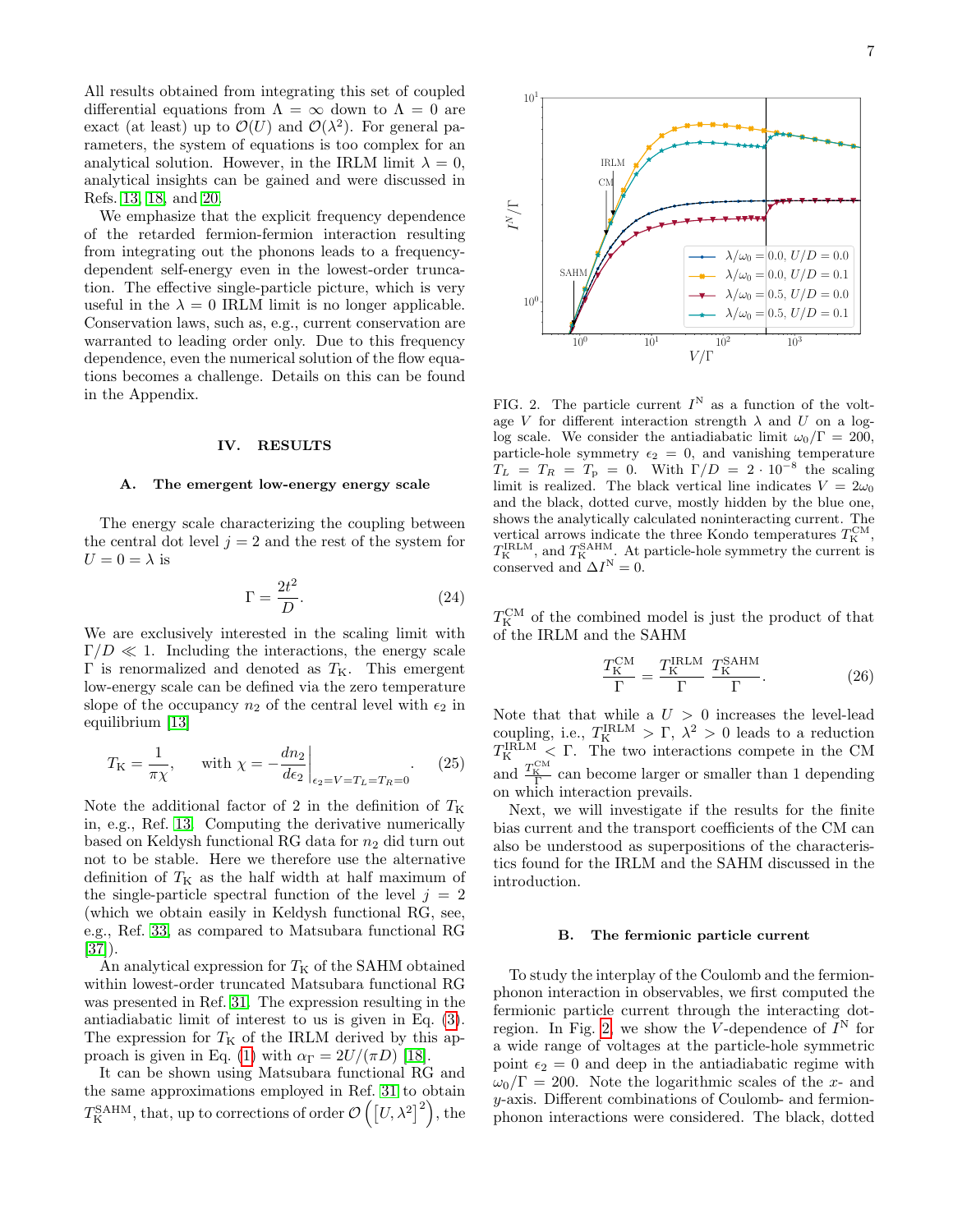

<span id="page-7-0"></span>FIG. 3. Main panel: The same as in Fig. [2,](#page-6-1) but away from particle-hole symmetry,  $\epsilon_2/\Gamma = 5$ , for  $\omega_0/\Gamma = 10$ , and fixed U. A linear  $x$ - and  $y$ -axis scale is chosen. The measure for the broken current conservation  $\Delta I^N$  is indicated as the filled area. The black vertical line indicates  $V = 2\omega_0$ . The inset shows a larger voltage-range to outline the position of the phononic step compared to the one of the power law decay. Note the logarithmic axes of the inset. The vertical arrows indicate  $T_K$  for the different values of  $\lambda/\omega_0$ . For a discussion on this, see Sect. [V.](#page-8-0)

line, which is mostly hidden by the blue one, shows the analytically determined interaction-free result

$$
\frac{I^N}{\Gamma} = \tan^{-1} \left[ \frac{\epsilon_2 + V/2}{\Gamma} \right] - \tan^{-1} \left[ \frac{\epsilon_2 - V/2}{\Gamma} \right] \tag{27}
$$

for reference. The main feature of these current-voltage characteristics for  $\lambda > 0$  is a phonon step at voltage  $V = 2\omega_0$ . At this voltage phonon satellites in the singleparticle spectral function enter the transport window [\[33\]](#page-12-2). The step is robust against the inclusion of the Coulomb interaction. For  $U > 0$  we find the power-law suppression Eq. [\(2\)](#page-1-2) for  $T_K \ll V \ll D$ ; straight line on the log-log scale of Fig. [2.](#page-6-1) The three Kondo temperatures  $T_{\rm K}^{\rm CM}$ ,  $T_{\rm K}^{\rm IRLM}$ , and  $T_{\rm K}^{\rm SAHM}$  are indicated by vertical arrows. This suppression is also found if in addition  $\lambda > 0$ . As  $\omega_0 > T_{\rm K}^{\rm CM}$  the suppression already sets in before the phonon step leads to a parallel shift of the current. We note that only after including the phonon satellite into the transport window the current of the CM reaches the same value as that of the corresponding IRLM  $(\lambda = 0)$ . For the parameters of Fig. [2](#page-6-1) the characteristics of the Coulomb interaction and the fermion-phonon interaction occur on different scales and are thus superimposed in a straightforward way.

To further investigate this, in Fig. [3](#page-7-0) we show (in the main panel on linear  $x$ - and  $y$ -axis scales) the currentvoltage characteristics away from particle-hole symmetry and for parameters in which  $T_{\rm K}^{\rm CM}$  and  $\omega_0$  are less well separated;  $\omega_0/\Gamma = 10$ . For increasing  $\lambda$  the current at small



<span id="page-7-1"></span>FIG. 4. The temperature dependence of the electron contribution to the linear thermal conductance  $\kappa_e$  in equilibrium  $V/\Gamma = 0$ . The upper panel shows  $\kappa_e$  as well as T on the scale of the bare hybridisation Γ.  $\epsilon_2/\Gamma = -1$  and  $\omega_0/\Gamma = 5$  are also given in units of Γ. The dotted line shows the analytically calculated free case. In the lower panel T and  $\kappa_e$  are given in units of  $T_{\text{K}}^{\text{CM}}$ . The phonon frequency and the level position were changed such that  $\epsilon_2/T_K^{\text{CM}} = -1$  and  $\omega_0/T_K^{\text{CM}} = 5$ . The curves for different U collapse.

voltages is suppressed. This is the Frank-Condon blockade. For the present parameters the phonon step is more shoulder-like and for  $\lambda = 0.3$  only barely visible. The inset shows the same data on a log-log-scale. The onset of the IRLM-like power-law suppression is rather close to the position of the phonon shoulder at  $V \approx 2\omega_0$  but the interplay of both interaction effects does still not lead to any additional features. In the main panel, the measure for the broken current conservation  $\Delta I^{\text{N}}$  is indicated as the filled area. For a discussion on this, see Sect. [V.](#page-8-0)

### C. Transport coefficients

### 1. Linear transport

We will next focus on the linear transport coefficients, with  $V \rightarrow 0$  und  $T_L \rightarrow T_R = T$ . It turns out that the effects of the two interactions on these observables in the combined model can be understood as the superposition of the renormalization of the level-lead tunneling and the  $U = 0$  phonon features of the SAHM emerging due to inelastic scattering processes. As the electron contribution to the thermal conductance  $\kappa_e$  Eq. [\(19\)](#page-4-3) shows the most interesting behavior in the SAHM limit [\[32\]](#page-12-25), we here focus on this. In contrast to the other transport coefficients, it furthermore contains information on the particle and heat current as well as on the changes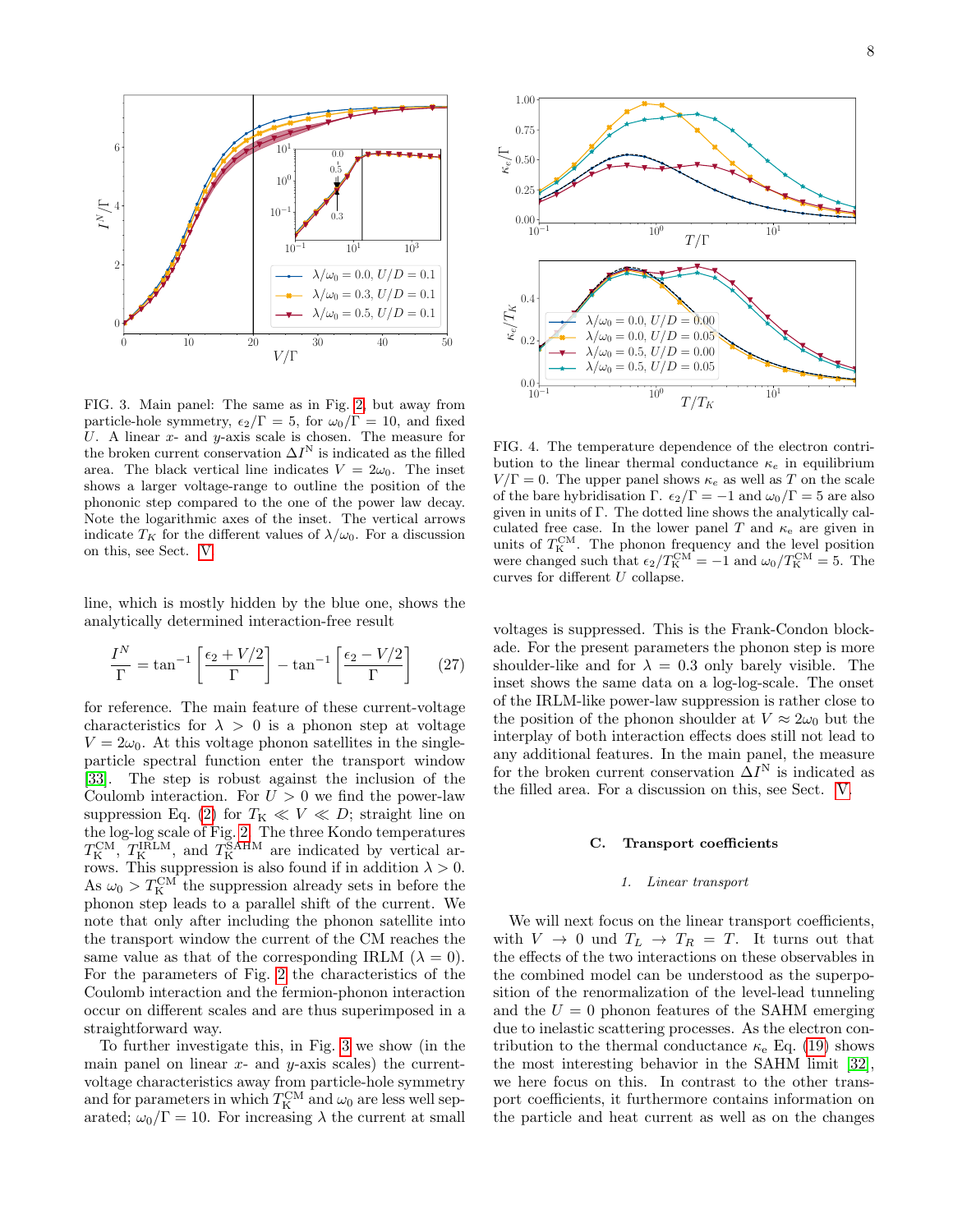

<span id="page-8-1"></span>FIG. 5. The temperature dependence of the electron contribution to the thermal conductance  $\kappa_e$  away from equilibrium. The upper plot shows  $\kappa_e$  as well as T as a function of the bare hybridisation Γ.  $\epsilon_2/\Gamma = -1$ ,  $\omega_0/\Gamma = 5$  and  $V/\Gamma = 2$  are also scaled with Γ. The lower plot renormalises the small energy scales with  $T_K = T_K(\omega_0/\Gamma = 5)$  instead, so that  $\epsilon_2/T_K = -1$ ,  $\omega_0/T_K = 5$  and  $V/T_K = 2$ .

with voltage and temperature difference of the leads. We already now note that this superposition also holds for the other coefficients Eqs. [\(17\)](#page-4-4) and [\(18\)](#page-4-5), i.e., the linear conductance and the Seebeck coefficient.

Results for  $\kappa_e$  at different interaction strength as a function of the temperature  $T$  are shown in Fig. [4.](#page-7-1) The other parameters are  $\epsilon_2/\Gamma = -1$  and  $\omega_0/\Gamma = 5$ . For reference, we show the noninteracting result, which can analytically be expressed in terms of polygamma functions [\[54\]](#page-12-26), as a black dotted line. It is mostly hidden by the blue line. For  $\lambda = 0$ , we observe a maximum whose position we found to scale with  $\epsilon_2$  and which thus, originates from resonant tunneling. A second peak emerges when introducing a finite  $\lambda$ . It scales with  $\omega_0$  and is therefore linked to phononic resonances. In the upper panel, T and  $\kappa_e$  are both depicted in units of Γ. We next computed  $T<sub>K</sub><sup>CM</sup>$  for the respective interaction strengths. We then used this as our unit of energy instead of  $\Gamma$ , i.e., we recomputed  $\kappa_e$  for  $\epsilon_2/T_K^{\text{CM}} = -1$  and  $\omega_0/T_K^{\text{CM}} = 5$ . If T and  $\kappa_e$  are in addition rescaled by  $T_K^{\text{CM}}$  this leads to the collapse of all curves for a fixed  $\lambda$  but with different U, including  $U = 0$ , onto a single curve as shown in the lower panel of Fig. [4.](#page-7-1) In that sense  $T_{\rm K}^{\rm CM}$  acts as a universal low-energy scale. The effect of the Coulomb interaction on  $\kappa_e$  of the combined model can, in particular, be fully incorporated into the renormalization of  $T_{\rm K}^{\rm CM}$ . The same type of collapse can be reached for the other transport coefficients. We note that the Kondo scale of the combined model depends on  $\omega_0$ . Completely following the above logic of finding the right parameters for a



<span id="page-8-2"></span>FIG. 6. The particle current  $I^N$  as a function of the voltage V. The SAHM limit  $U = 0$  for different  $\lambda$  and  $\omega_0$  is shown. The filled area indicates the violation of current conservation  $\Delta I^{\text{N}}$ . The temperature is  $T_L = T_R = T_p = 0.01\omega_0$  and the on-site energy  $\epsilon_2/\omega_0 = 0.01$ .

collapse of the curves for different  $U$  would thus require an iterative process. However, the corrections would be of higher order in the interaction and can be neglected.

### 2. Nonlinear transport

We now show that the collapse of the transport coefficients for different  $U$  on a  $\lambda$ -dependent curve can be achieved also beyond the linear response regime [\[21\]](#page-11-18). In Fig. [5](#page-8-1) the same as in Fig. [4](#page-7-1) is shown, but for  $V/\Gamma = 2$ (upper panel) and  $V/T_K^{\text{CM}} = 2$  (lower panel). Comparing to Fig. [4](#page-7-1) shows that the finite bias voltage modifies the resonant tunneling peak but only has a weak effect on the phonon resonance. Regardless of this, the collapse works equally well as compared to the linear response regime (see the lower panel). Again the same holds for the other transport coefficients.

#### <span id="page-8-0"></span>V. CURRENT CONSERVATION

Even though the Hamiltonian Eq. [\(4\)](#page-3-1) is particle conserving, the truncation of the flow equations can lead to a violation of this conservation and thus to  $\Delta I^{\rm N} > 0$ . In Sect. [IV,](#page-6-0) we have focused on parts of the parameter space in which this effect is negligible. In particular, at PHS, i.e. for  $\epsilon_2 = 0$ ,  $\Delta I^N = 0$  holds regardless of the other parameters. But even away from PHS, we identified parameter regimes with interesting nonequilibrium many-body physics in which  $\Delta I^{\text{N}}$  can be neglected. This can, e.g., be seen from the filled area in the main panel of Fig. [3](#page-7-0) which indicates  $\Delta I^N$ .

However, by increasing the fermion-boson interaction strength  $\lambda$  and by going deeper into the antiadiabatic regime  $\Delta I^{\rm N}$  becomes sizable. This is exemplified in Fig. [6.](#page-8-2) In particular, for voltages around the phonon step,  $\Delta I^N$  becomes prominent. For  $\lambda/\omega_0 = 1$  and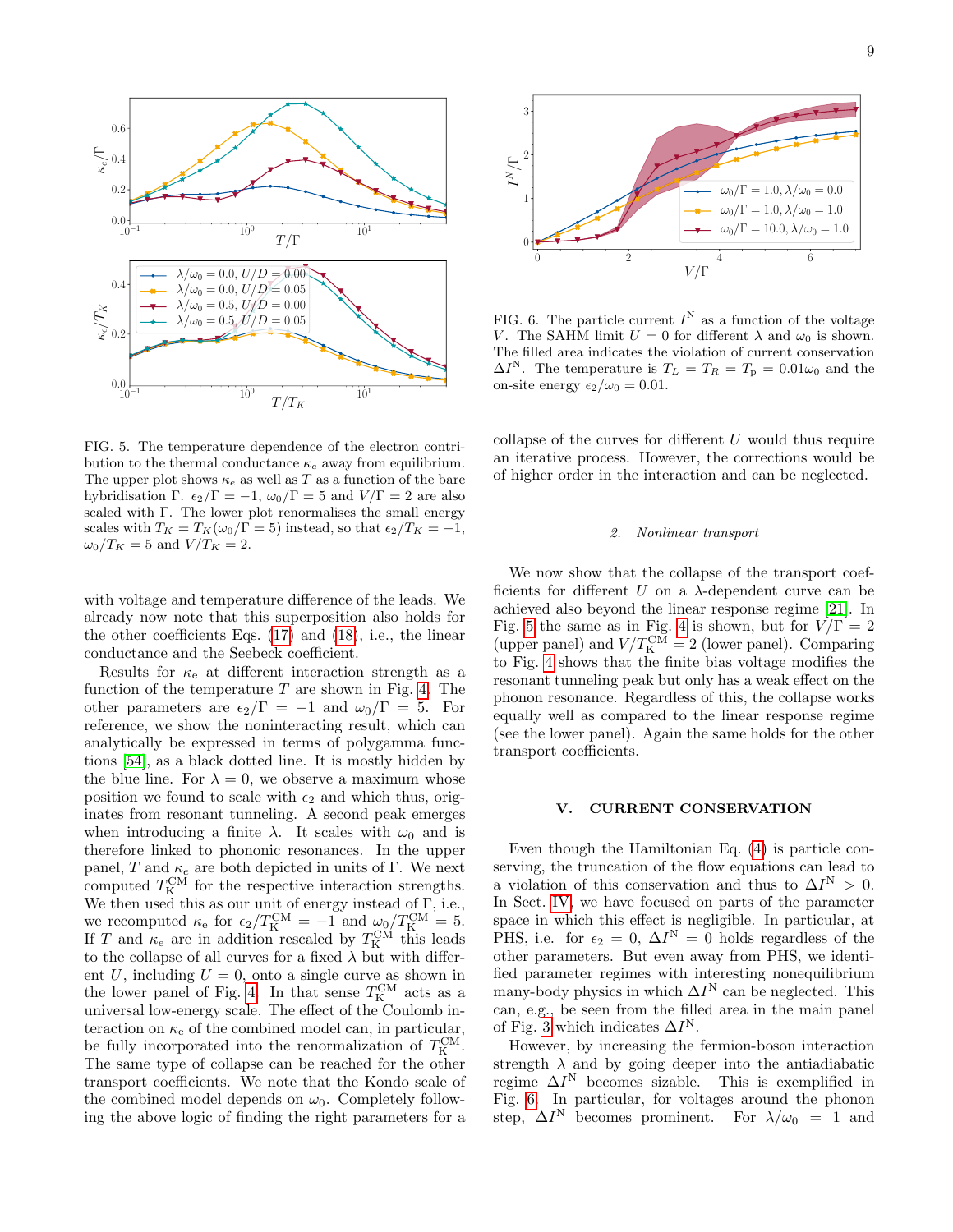



<span id="page-9-0"></span>FIG. 7. Relative violation of the current conservation  $\Delta I^N/I^N$ as a function of the interaction strength  $(\lambda/\omega_0)^2$  for  $U=0$ in the anti-adiabatic limit  $\omega_0/\Gamma = 10$  and away from particlehole-symmetry  $\epsilon_2/\Gamma = 5$ . The temperature is  $T_L = T_R = \Gamma$ is assumed and various bias-voltage V are considered. The dotted lines indicate the expected power laws  $\sim (\lambda/\omega_0)^4$  for comparison. Upper panel: bare data on a log-log scale. Lower panel: logarithmic derivative (apparent exponent).

 $\omega_0/\Gamma = 10, \Delta I^N$  becomes so large that it even masks this step and the lowest order truncated functional RG results of  $I^N$  become useless for  $2 < V/\Gamma < 4$ .

In the lowest-order truncation not all terms of order  $U^2$ ,  $\lambda^4$ , and  $U\lambda^2$  are kept. Thus  $\Delta I^N$  must be of these orders. To investigate this, we first consider the SAHM limit  $U = 0$ . In the upper panel of Fig. [7](#page-9-0) we show  $\Delta I^N/I^N$  (relative violation of the current conservation) as a function of  $(\lambda/\omega_0)^2$  for different voltages in the antiadiabatic limit  $\omega_0/\Gamma = 10$ . Note the log-log scale. For small  $(\lambda/\omega_0)^2$  all curves follow a straight line of similar slope. This indicates power-law behavior in this regime. The dotted lines indicate power laws with exponent 2. To further investigate this in the lower panel the logarithmic derivative of the data (apparent exponent; for a definition, see the y-axis label) is shown. If this becomes constant the bare data follow a power law with the constant being the exponent. For  $\lambda \to 0$  all data sets approach the constant 2, as expected. Importantly, evaluating  $\Delta I^N$  provides a consistency check within the approximation scheme which indicates the reliability of the results.

This analysis also indicates that our numerical solution of the RG flow equations is very accurate. In the logarithmic derivative any small numerical error in  $I_{L/R}^N$  would lead to a very large variation. Showing the consistency of the order of the breaking of conservation laws can thus also serve as a very useful tool to benchmark both the numerical implementation of the (nontrivial) RG flow equa-

<span id="page-9-1"></span>FIG. 8. Relative violation of the current conservation  $\Delta I^N/I^N$ as a function of the interaction strength  $(\lambda/\omega_0)^2$  for  $V/\Gamma = 10$ and different U. The other parameters are as in Fig. [7.](#page-9-0) The dotted lines indicate power laws  $\sim (\lambda/\omega_0)^4$  for comparison, the dashed ones power laws  $\sim (\lambda/\omega_0)^2$ . Upper panel: bare data on a log-log scale. Lower panel: logarithmic derivative (apparent exponent).

tions as well as the numerical accuracy. This might become even more important in more complex models and for higher order truncation schemes, both leading to even more involved numerics [\[43\]](#page-12-15).

We emphasize that by choosing the two-particle interaction sufficiently small the error due to the breaking of conservation laws can be made arbitrarily small. E.g., for the smallest  $\lambda$  considered in Fig. [7](#page-9-0) the relative error is less than 0.1%. However, in this limit also the interaction effects of interest might vanish. Compare, e.g., the phonon shoulders of Figs. [3](#page-7-0) and [6.](#page-8-2)

As an additional consistency check we show results for the relative breaking of current conservation as a function of  $(\lambda/\omega_0)^2$  for different  $U > 0$  in Fig. [8.](#page-9-1) The other parameters are as in Fig. [7.](#page-9-0) For very small  $U/D$ the term  $\mathcal{O}([\lambda/\omega_0]^4)$  dominates at small  $\lambda/\omega$ . However, for larger  $U/D$  we observe the expected crossover to a  $\Delta I^N/I^N \sim (U/D)(\lambda/\omega_0)^2$  behavior.

To obtain a better understanding of the dependencies of the particle current and of the relative breaking of current conservation on the parameters, in Fig. [9](#page-10-1) we show both as a function of the on-site energy  $\epsilon_2$  and the voltage V for  $U = 0$ . As described in Sect. [IV,](#page-6-0) the  $I^{N}(V)$  curve saturates for  $V > \epsilon_2$  and shoulder-like features due to the phonon emission and absorption appear for  $V/2 \in$  $[\epsilon_2 + n\omega_0, \epsilon_2 + (n+1)\omega_0], n \in \mathbb{N}$ . Unfortunately, this is also the regime, where the largest violation of the particle conservation can be observed. A sizeable  $\Delta I^N/I^N$  is only found for  $V > \omega_0$ . Remind that  $\Delta I^N = 0$  for  $\epsilon_2 =$ 0. Whereas the magnitude of the violation of current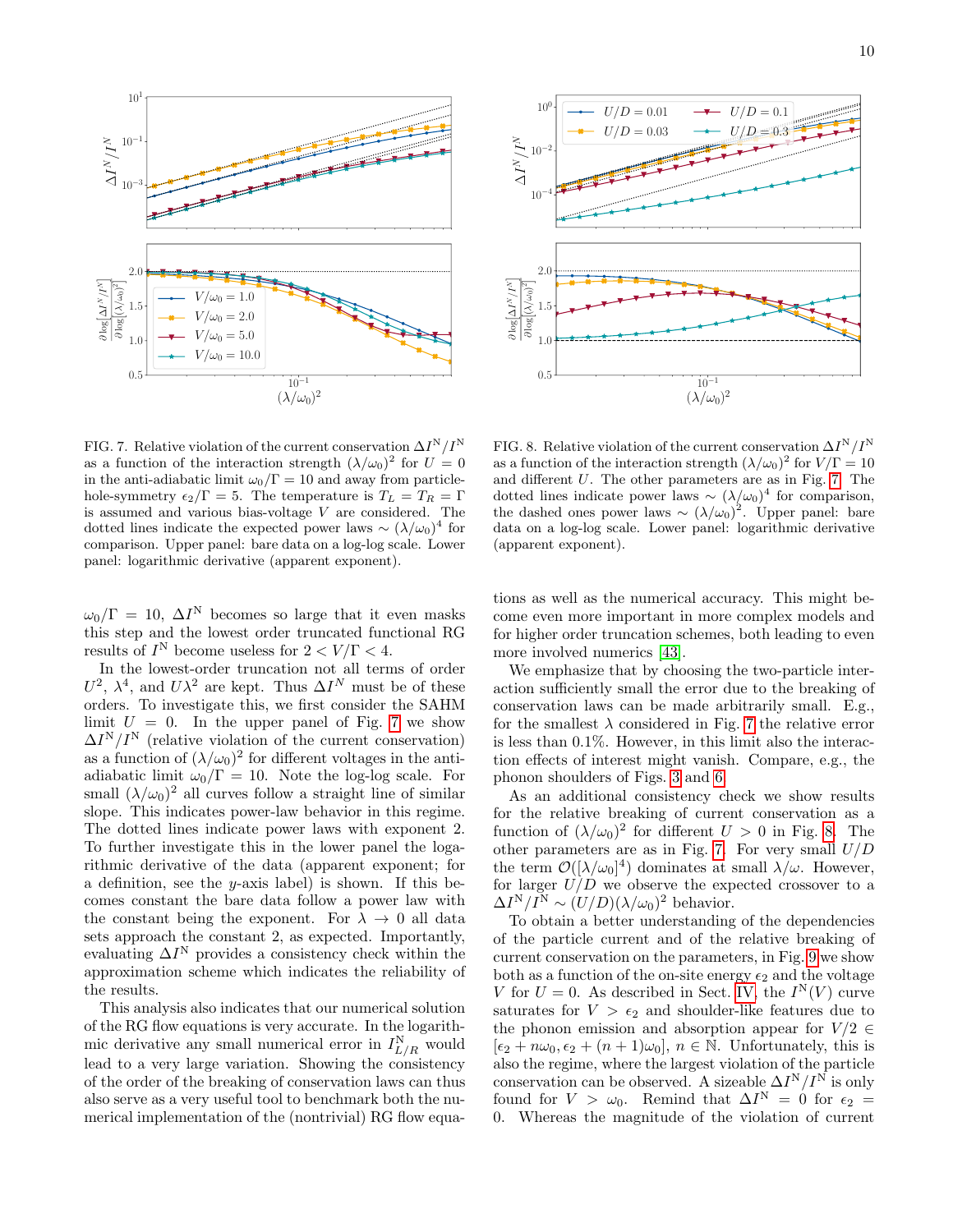

<span id="page-10-1"></span>FIG. 9. The particle current  $I^N$  (upper panel) and the relative violation of the current conservation  $\Delta I^N/I^N$  (lower panel) as functions of the on-site energy  $\epsilon_2/\Gamma$  and voltage  $V/\Gamma$  in the anti-adiabatic limit  $\omega_0/\Gamma = 10$ . The temperature is  $T_L$  =  $T_R = T_p = 0$ . We consider the SAHM limit  $U = 0$  for  $\lambda/\omega_0 =$ 0.5

conservation increases gradually with increasing  $\epsilon_2$ ,  $\Delta I^N$ seems to exhibit a step-like increase when V passes the phonon frequency.

# <span id="page-10-0"></span>VI. SUMMARY

We applied the functional RG on the Keldysh contour in a first order truncation to analyze a combination of the interacting resonant level model and the spinless Anderson-Holstein model, including both, a local (screened) Coulomb as well as a local fermion-phonon interaction in a single-level quantum dot region. Our focus was on the antiadiabatic regime as well as weak to intermediate interactions.

The emergent low energy scale  $T_{\rm K}$ , characterizing the lead-dot tunneling is affected by both interaction terms. The coupling to the phonon mode leads to a reduction of this scale while the Coulomb interaction increases it. This manifests in the nonequilibrium steady-state particle current  $I^N$  through the quantum dot region, which we computed. The current-voltage characteristics show very rich behavior. It features a phononic step/shoulder as well as the power-law decay for large voltages earlier found for the IRLM. The characteristics of the two models superimpose in a straightforward way. We analyzed transport coefficients, in particular the electron contribution to the thermal conductance  $\kappa_e$ . In both linear response as well as for finite bias voltages the effect of the Coulomb interaction can be fully included by expressing all energy variables in terms of  $T<sub>K</sub>$  instead of Γ. An appropriate rescaling leads to a collapse of all curves for the same  $\lambda$  but with different U onto a single curve.

We, finally, analyzed the violation of current conservation within first-order truncated functional RG. Depending on the model and physics to be investigated the nonconserving nature of the functional RG in its standard truncation can become one of the major obstacles in applying this approximation scheme. Our model and truncation order is ideally suited for such a case study as the inelastic fermion-phonon scattering leads to a broken current conservation while the numerics remains moderate and allows for a comprehensive investigation. The sum  $\Delta I^N$ , of the left and right current can be used as a measure for the breaking of current conservation. It manifests to order  $m_c + 1$  in the interactions U and  $\lambda^2$ , with  $m_c$  being the truncation order  $(m_c = 1$  in the present case). We showed that  $\Delta I^N$  indeed scales as the interactions squared. It thereby provides an internal consistency check for the reliability of the calculations in truncated functional RG. Generally, we were able to confirm the existence of parameter regimes, where  $\Delta I^N$  is negligible but interesting nonequilibrium many-body physics is still observable, thus, consolidating the functional RG method as a useful tool. We, in particular, established that the violation of current conservation vanishes at particle-hole symmetry.

# ACKNOWLEDGMENTS

We thank Andishe Khedri, Darvin Wanisch, and Severin Jakobs for discussions. This work was supported by the Deutsche Forschungsgemeinschaft (DFG, German Research Foundation) via RTG 1995 and under Germany's Excellence Strategy-Cluster of Excellence Matter and Light for Quantum Computing (ML4Q) EXC2004/1 - 390534769. We acknowledge support from the Max Planck-New York City Center for Non-Equilibrium Quantum Phenomena. Simulations were performed with computing resources granted by RWTH Aachen University.

# Appendix: Numerical solution of the flow equations

In the flow equations [\(20\)](#page-5-0) every self-energy component of the dot for a certain  $\omega$  couples via the Greens function with a self-energy with other frequencies. Therefore, one obtains a set of coupled differential equations of first order. With this premise, the flow equations have to be solved on a finite and discrete frequency grid.

Because the grid needs to span a large frequency range compared to the energy-scale  $\omega_0$ , but also has to account for a strong frequency dependence close to  $\epsilon_2$ , a logarithmic grid symmetric around  $\epsilon_2$  is used. During the flow, the center is shifted towards the renormalized static onsite energy  $\text{Re }\Sigma_{22}^R(\omega=0)$  successively.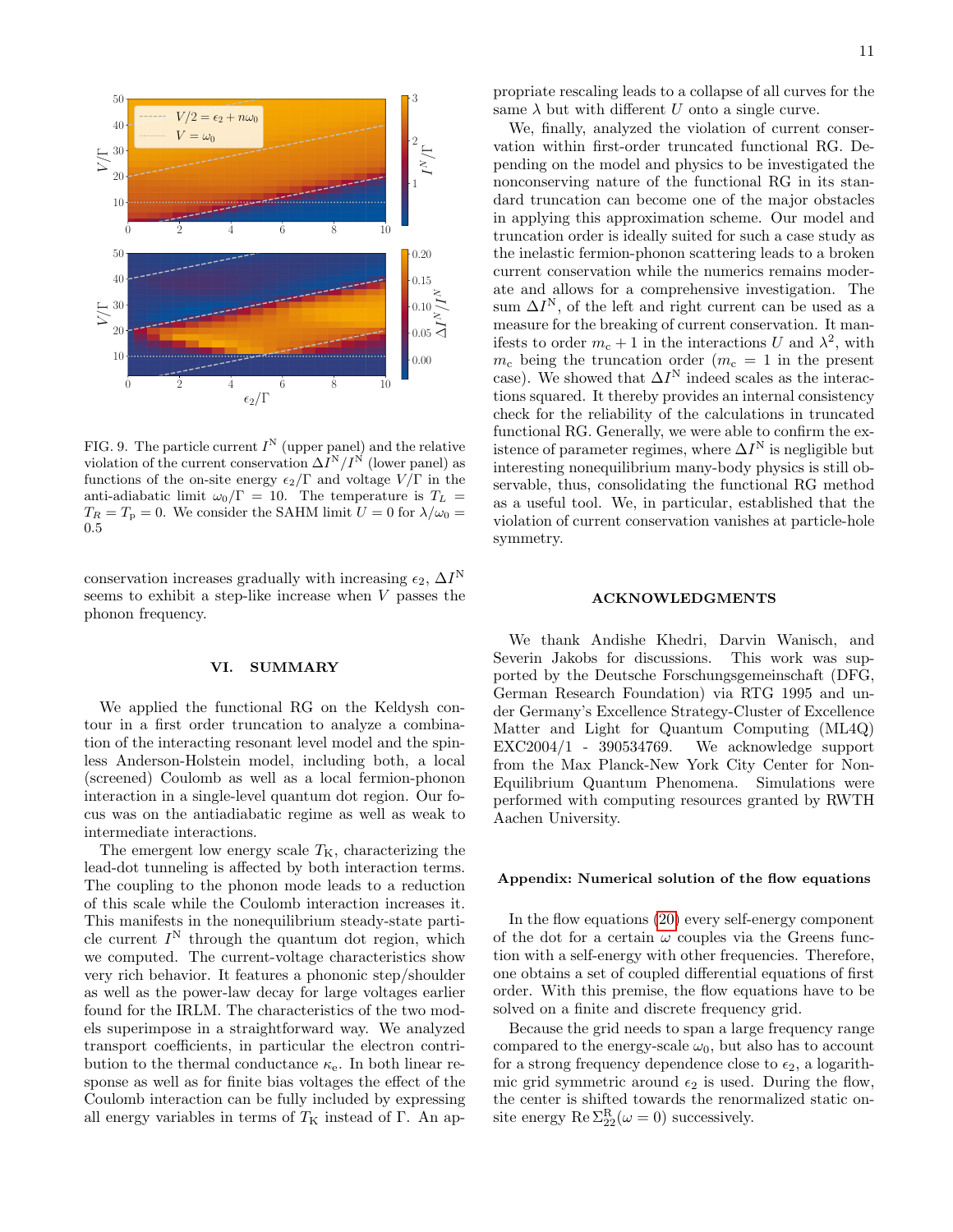In particular, for small  $T$ , where the steps introduced by the Fermi-functions become very sharp, the grid has to be sufficiently fine and the  $\omega$  points have to be distributed as evenly as possible around this areas. Those are in general areas with a distance of order  $\mathcal{O}(\omega_0)$  away from  $\epsilon_2$ . To this end, we use even more points in the interval  $\omega \in [-4\omega_0, 4\omega_0]$ . This basic grid is then overlayed with further smaller logarithmic grids, which are symmetric around points showing characteristic and sharp features emerging at  $n\omega_0 \pm V/2$  with  $n \in \mathbb{N}$ . Such a logarithmic grid with  $(N + 1)$  points  $\omega_k \in [-\omega_{\text{max}}, \omega_{\text{max}}]$  is constructed via

$$
\omega_k = \omega_{\text{max}} \frac{2k - N}{N} \exp\left[\frac{|N - 2k| - N}{S}\right], k = 0, 1, ..., N.
$$
\n(A.1)

In our calculations, N is chosen to be odd, and therefore  $\omega_k = 0$  is excluded. Those grids are then shifted to be symmetric around the high resolution points. The parameter  $S$  is the resolution and is chosen in the following calculations such that min  $|\omega_k| = 10^{-3} \Gamma$ . Different  $N$  and  $\omega_{\text{max}}$  were tested for various parameter combinations. For the basic grid,  $\omega_{\text{max}} = 10^5 \Gamma$  and  $N = 6000$ was observed to result in converged results for the considered observables. For the finer grids  $\omega_{\text{max}} = \Gamma$  and  $N = 200$  seems to be sufficient. In general, this results in grids of the size  $N = 7000$  to  $N = 11000$  points. The convergence of the calculations concerning this grid has been verified.

A further difficulty arises as  $\Sigma_{22}^x(\omega - s\omega_0)$ , x has to be evaluated for arbitrary frequencies along the flow. To evaluate the self-energy at frequencies between the gridpoints, linear interpolation is used. All frequency integrals are evaluated with the simple Riemann sum

$$
\int d\omega F(\omega) \to \sum_{k} \frac{F(\omega_{k+1}) + F(\omega_k)}{2} (\omega_{k+1} - \omega_k),
$$
\n(A.2)

with  $\omega_k$  being the grid points. This minimizes calculation time, in contrast, to, e.g., adaptive integration methods and was tested to give the same results for the used grid. When calculating the Cauchy principle integral in Eq. [\(20\)](#page-5-0), the grid has to be temporarily symmetrized around the pole of the integrand, where it is important not to incorporate the exact point of singularity. Because the numerator does not contain any singularities, we only have to consider the simple pole of the denominator. Due to those integrals, the self-energies are evaluated for every  $\omega_k$  on the grid at every point of the flow. Therefore, the results at the end of the flow are very sensitive to the form of the grid, making the construction a highly non-trivial task. The values of the self-energies for this temporary grid are also calculated via linear interpolation.

- <span id="page-11-0"></span> $<sup>1</sup>$  F. Giustino, J. H. Lee, F. Trier, M. Bibes, S. M. Win-</sup> ter, R. Valent´ı, Y.-W. Son, L. Taillefer, C. Heil, A. I. Figueroa, B. Plaçais, Q. Wu, O. V. Yazyev, E. P. A. M. Bakkers, J. Nygård, P. Forn-Díaz, S. D. Franceschi, J. W. McIver, L. E. F. F. Torres, T. Low, A. Kumar, R. Galceran, S. O. Valenzuela, M. V. Costache, A. Manchon, E.- A. Kim, G. R. Schleder, A. Fazzio, and S. Roche, [Journal](http://dx.doi.org/ 10.1088/2515-7639/abb74e) [of Physics: Materials](http://dx.doi.org/ 10.1088/2515-7639/abb74e) 3, 042006 (2021).
- <span id="page-11-1"></span> $2A$ . C. Hewson, [The Kondo Problem to Heavy Fermions](http://dx.doi.org/10.1017/CBO9780511470752), Cambridge Studies in Magnetism (Cambridge University Press, 1993).
- <span id="page-11-2"></span><sup>3</sup> M. Pustilnik and L. Glazman, [Journal of Physics: Con](http://dx.doi.org/10.1088/0953-8984/16/16/r01)[densed Matter](http://dx.doi.org/10.1088/0953-8984/16/16/r01) 16, R513 (2004).
- <span id="page-11-3"></span><sup>4</sup> M. Grobis, I. Rau, R. M. Potok, and D. Goldhaber-Gordon, in Handbook of Magnetism and Advanced Magnetic Materials, Vol. 5 (Wiley, 2006).
- <span id="page-11-4"></span><sup>5</sup> F. Reininghaus, M. Pletyukhov, and H. Schoeller, [Phys.](http://dx.doi.org/10.1103/PhysRevB.90.085121) Rev. B 90[, 085121 \(2014\).](http://dx.doi.org/10.1103/PhysRevB.90.085121)
- <span id="page-11-5"></span><sup>6</sup> P. Wiegmann and A. Finkelshtein, Sov. Phys. JETP 48, 102 (1978).
- <span id="page-11-7"></span><sup>7</sup> P. Schlottmann, [Phys. Rev. B](http://dx.doi.org/10.1103/PhysRevB.22.613) 22, 613 (1980).
- <sup>8</sup> V. Filyov, A. Tzvelik, and P. Wiegmann, [Phys. Lett. A](http://dx.doi.org/https://doi.org/10.1016/0375-9601(81)90055-4) 81[, 175 \(1981\).](http://dx.doi.org/https://doi.org/10.1016/0375-9601(81)90055-4)
- <sup>9</sup> P. Schlottmann, [Phys. Rev. B](http://dx.doi.org/10.1103/PhysRevB.25.4815) **25**, 4815 (1982).
- <span id="page-11-6"></span><sup>10</sup> A. Tsvelick and P. Wiegmann, Advances in Physics 32, 453 (1983).
- <span id="page-11-9"></span><sup>11</sup> L. Borda, K. Vladár, and A. Zawadowski, [Phys. Rev. B](http://dx.doi.org/10.1103/PhysRevB.75.125107) 75[, 125107 \(2007\).](http://dx.doi.org/10.1103/PhysRevB.75.125107)
- <sup>12</sup> L. Borda, A. Schiller, and A. Zawadowski, [Phys. Rev. B](http://dx.doi.org/10.1103/PhysRevB.78.201301) 78[, 201301 \(2008\).](http://dx.doi.org/10.1103/PhysRevB.78.201301)
- <span id="page-11-8"></span><sup>13</sup> C. Karrasch, M. Pletyukhov, L. Borda, and V. Meden, Phys. Rev. B 81[, 125122 \(2010\).](http://dx.doi.org/10.1103/physrevb.81.125122)
- <sup>14</sup> D. Bohr and P. Schmitteckert, [Phys. Rev. B](http://dx.doi.org/10.1103/PhysRevB.75.241103) 75, 241103 [\(2007\).](http://dx.doi.org/10.1103/PhysRevB.75.241103)
- <span id="page-11-10"></span><sup>15</sup> H. T. M. Nghiem, D. M. Kennes, C. Klöckner, V. Meden, and T. A. Costi, Phys. Rev. B 93[, 165130 \(2016\).](http://dx.doi.org/10.1103/PhysRevB.93.165130)
- <span id="page-11-11"></span><sup>16</sup> B. Doyon, [Phys. Rev. Lett.](http://dx.doi.org/10.1103/PhysRevLett.99.076806) 99, 076806 (2007).
- <span id="page-11-13"></span><sup>17</sup> E. Boulat, H. Saleur, and P. Schmitteckert, [Phys. Rev.](http://dx.doi.org/10.1103/PhysRevLett.101.140601) Lett. 101[, 140601 \(2008\).](http://dx.doi.org/10.1103/PhysRevLett.101.140601)
- <span id="page-11-15"></span><sup>18</sup> C. Karrasch, S. Andergassen, M. Pletyukhov, D. Schuricht, L. Borda, V. Meden, and H. Schoeller, [EPL \(Europhysics](http://dx.doi.org/ 10.1209/0295-5075/90/30003) Letters) 90[, 30003 \(2010\).](http://dx.doi.org/ 10.1209/0295-5075/90/30003)
- <sup>19</sup> S. Andergassen, M. Pletyukhov, D. Schuricht, H. Schoeller, and L. Borda, Phys. Rev. B 83[, 205103 \(2011\).](http://dx.doi.org/10.1103/PhysRevB.83.205103)
- <span id="page-11-14"></span> $20$  D. M. Kennes and V. Meden, [Phys. Rev. B](http://dx.doi.org/10.1103/PhysRevB.87.075130)  $87$ , 075130 [\(2013\).](http://dx.doi.org/10.1103/PhysRevB.87.075130)
- <span id="page-11-18"></span> $21$  D. M. Kennes, D. Schuricht, and V. Meden, [EPL \(Euro](http://dx.doi.org/10.1209/0295-5075/102/57003)[physics Letters\)](http://dx.doi.org/10.1209/0295-5075/102/57003) 102, 57003 (2013).
- $22$  L. Freton and E. Boulat, [Phys. Rev. Lett.](http://dx.doi.org/10.1103/PhysRevLett.112.216802) 112, 216802 [\(2014\).](http://dx.doi.org/10.1103/PhysRevLett.112.216802)
- <span id="page-11-12"></span> $23$  A. Culver and N. Andrei, "Many-body wavefunctions for quantum impurities out of equilibrium. ii. charge fluctuations," (2020), [arXiv:2011.11253.](http://arxiv.org/abs/2011.11253)
- <span id="page-11-16"></span>A. Mitra, I. Aleiner, and A. J. Millis, [Phys. Rev. B](http://dx.doi.org/10.1103/PhysRevB.69.245302) 69, [245302 \(2004\).](http://dx.doi.org/10.1103/PhysRevB.69.245302)
- <span id="page-11-17"></span><sup>25</sup> J. Koch and F. von Oppen, [Phys. Rev. Lett.](http://dx.doi.org/10.1103/PhysRevLett.94.206804) 94, 206804